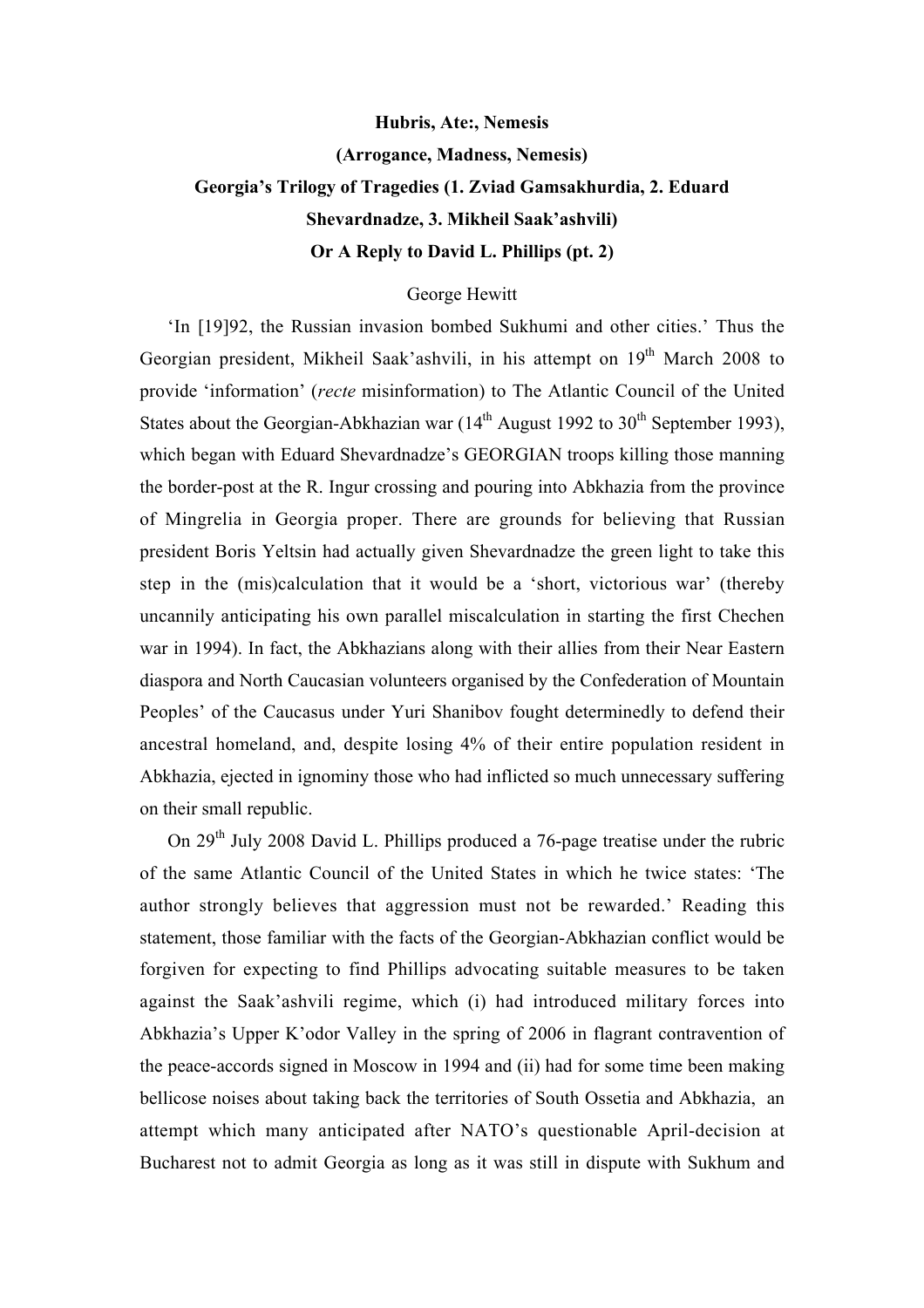Tskhinval – the proposal to admit Georgian should have been unceremoniously binned. But, no, the title of Phillips' piece 'Restoring Georgia's Sovereignty in Abkhazia' gives the game away – it is not Georgia but Russia that is judged to be the aggressor by the American commentator, and it is essentially measures against Russia that are advocated in the article. Whilst the Phillips' document, aiming as it does to 'to prevent an escalation of violence', would appear to have been overtaken by events in the wake of Georgia's assault on Tskhinval while its residents slept on the night of the  $7<sup>th</sup>$  August, it is nevertheless useful to examine the remarks and recommendations contained within it for the light it sheds on how certain observers view the problem that 'democratic' Georgia poses to the world-community and on the nature of the illconceived advice that has been fed to Saak'ashvili and his western-orientated ministers, advice which (coupled with the utterly irresponsible decision to arm Georgia to the teeth) cannot but have helped stoke the latest round of conflict, causing yet more bloodshed and disruption to the lives of perfectly innocent citizens on both sides of the Georgian/South Ossetian divide. They deserve better, and it is how to secure that better future that should be the focus of the world's attention henceforth.

We begin this analysis and commentary with the document's Executive Summary. Phillips starts from the premise:

The immediate priority is mitigating conflict. Russia's recent actions, however, have brought Russia and Georgia to the brink of war. The United States and key European allies should strongly urge Russia to reverse its decision establishing legal ties to Abkhazia and South Ossetia and to withdraw its paratroopers. Western allies should also publicly affirm that recognition, *de-facto* annexation of Abkhazia, or acts of war constitute a line that Russia must not cross.

In truth, an entirely different premise is necessary, if one is to understand the roots of the problem facing the world in north(-west) Transcaucasia today: it was the West's hasty response to the dissolution of the USSR and its arbitrary decision to allow to join the family of nations only the USSR's union-republics, without considering what internal ethno-territorial difficulties might lie below that level of polity, that lies behind the current crisis. Specifically with reference to Georgia, recognition was delayed because of the unreliable nature of its then-leader, Zviad Gamsakhurdia, and his regime. But the moment Eduard Shevardnadze, who enjoyed (in my view) a far too favourable reputation in the West, returned to his homeland from his Moscowretirement in March 1992, recognition followed with indecent haste, given that (a) he had no electoral mandate, (b) two wars were raging (in S. Ossetia as a left-over from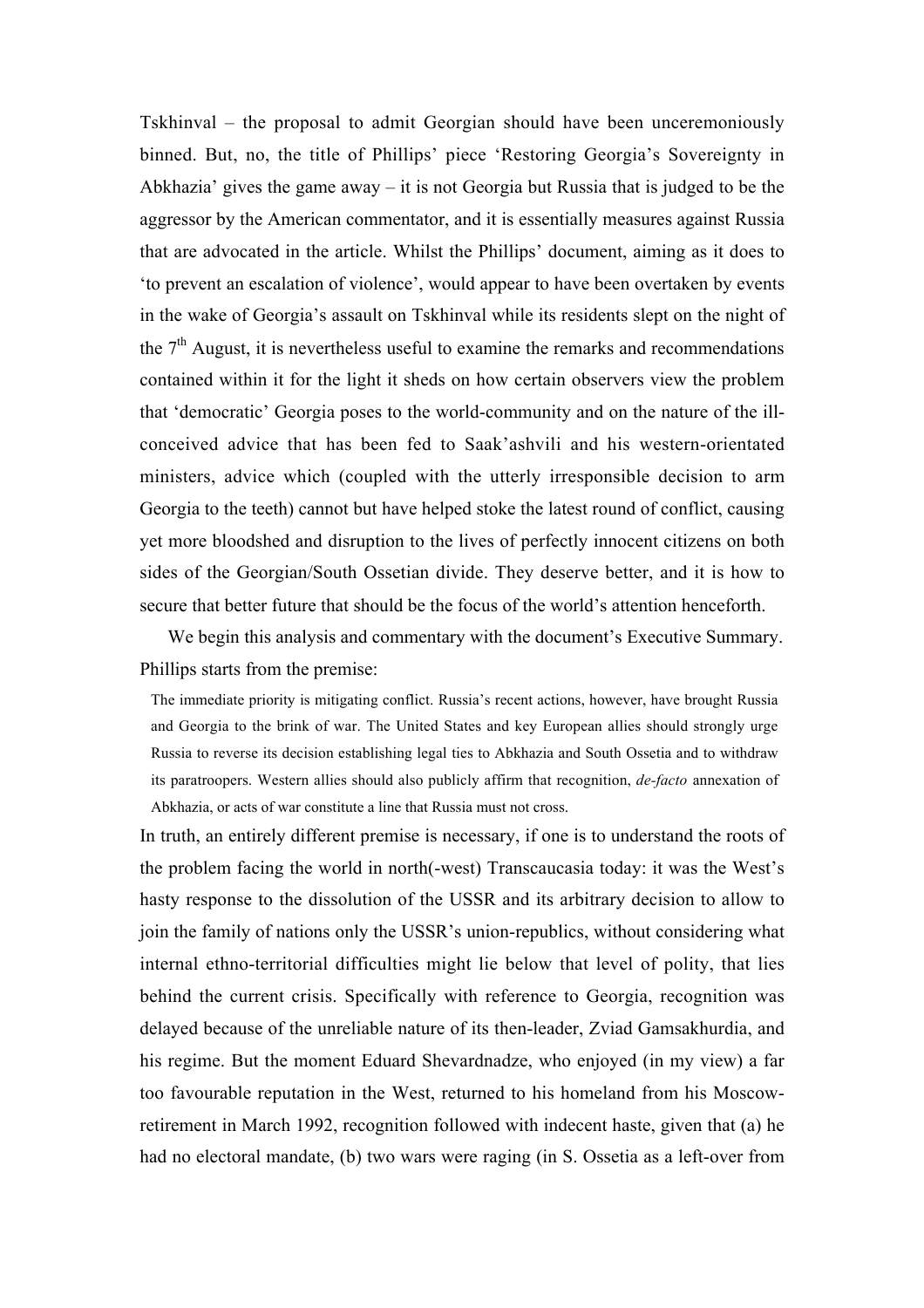Gamsakhurdia's misrule, and in Mingrelia between Zviadists and Shevardnistas), and (c) the country looked set to fall apart. This was no time quite unconditionally to award it this boon. It is true that a ceasefire in S. Ossetia was quickly arranged, but no sooner had Georgia gained membership of the UN than Shevardnadze launched his war on Abkhazia. Whatever might have been the reason, and I have more than once enunciated my view that it was a cynical ploy to try to gain the support of the Zviadists in Georgia's (only authentic) civil war, the decision led to embarrassing defeat and the effective loss of Abkhazia to Georgia as of  $30<sup>th</sup>$  September 1993. Both the S. Ossetians and the Abkhazians made clear their fierce objection to accompanying the nationalistically inclined Georgians into their post-Soviet independent state. Their views were not taken into account when the West (whether in ignorance or by disinclination to heed the warning voices) chose to recognise Georgia within its Soviet (viz. Stalinist) frontiers. Why now, after 15/16 years of hardship, during which time they have been attempting to build their own lives and after Saak'ashvili's repetition of the blunders of his two predecessors in unleashing the dogs of war in S. Ossetia on  $7<sup>th</sup>$  August, should they consider submitting to Tbilisi's untrustworthy dominance because an uncaring world airily places the principle of territorial integrity on a higher pedestal than that of the right of nations to selfdetermination? Georgia clearly lost its war in Abkhazia in 1993, but what penalty has it paid as a result? None whatsoever. With the West's support, energised once a whiff of oil was detected in this republic as a result of the construction of the Baku-Tbilisi-Ceyhan pipeline, it fantasises that it can return to the *status quo ante bellum*; what other defeated state has been able to pretend that a war which it initiated and in which it was defeated never took place and to reassert its rights to territories manifestly lost to it as a result of its own recklessness and incompetent military performance? By associating itself with this lost cause, it is the West (not Russia) which has been and still is contributing to instability and the potential for cycles of renewed conflict, death and destruction. The only solution, and the one that Georgia should be the first to recognise to be in its own best interests, is the recognition of S. Ossetia and Abkhazia, so that ALL parties can start seriously to think about how to build a stable and viable future. Is this not the step which any country claiming to be a friend of Georgia should be encouraging it to take?

Next we read: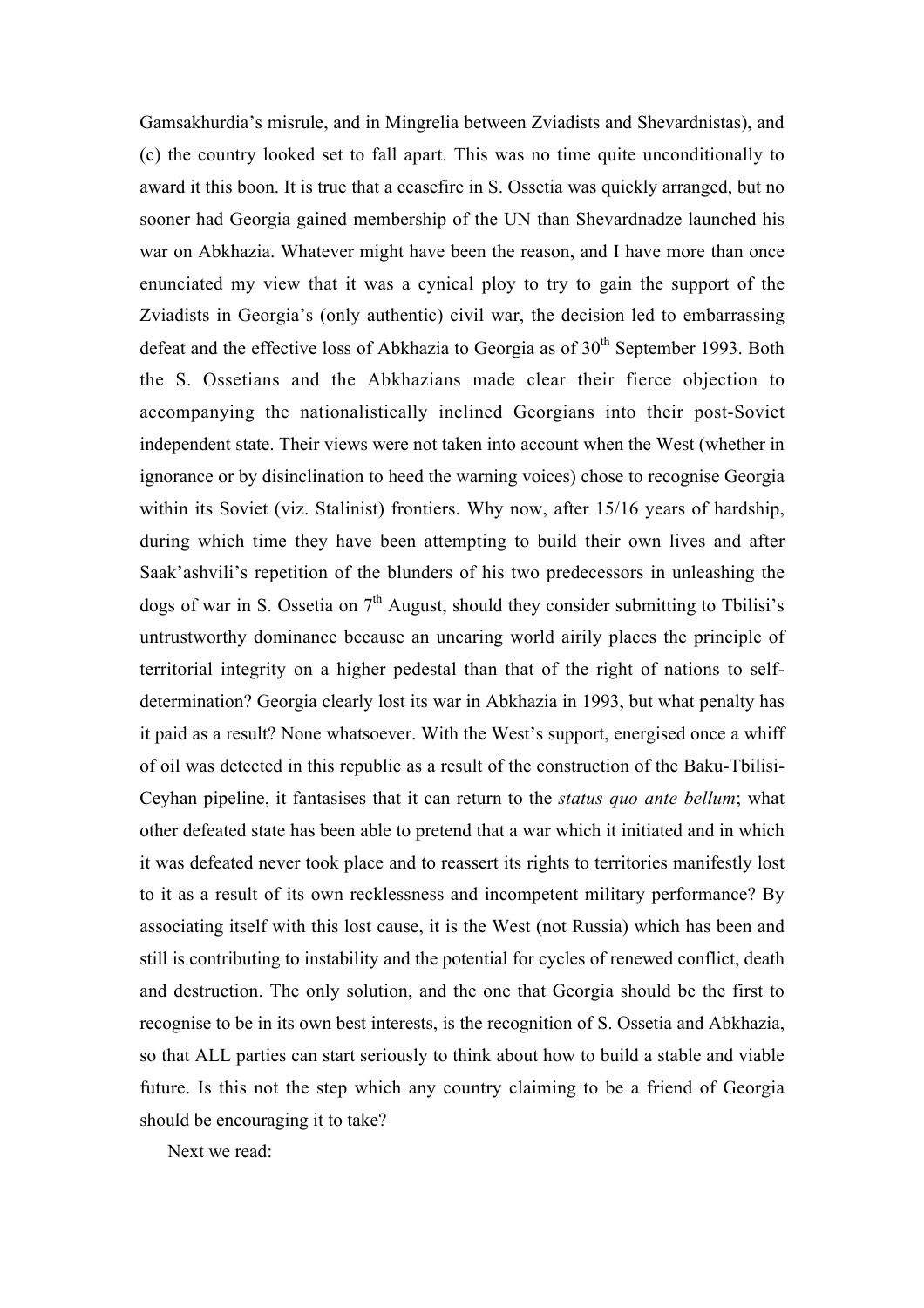If Russia crosses this line, the EU should suspend its negotiations with Russia on a Partnership and Cooperation Agreement (PCA), revoke its visa facilitation regime for Russians, and impose sanctions on Russian businesses investing in Abkhazia.

When Saak'ashvili ordered his troops to shell Tskhinval with Grad-missiles and sent in his bombers, he crossed a line which naturally caused the Russians to respond – rather late in the day and only after 15 of their peace-keepers in S. Ossetia had been killed. The militarisation of Georgia, stimulated by the West's (especially the USA's, the Ukraine's, and Israel's) eagerness to sell it arms can only have been designed to provide it with the means to overrun S. Ossetia and Abkhazia, despite Saak'ashvili's repeated protestations that he had no intention of using force in the resolution of these conflicts. That lie was proven not only with the assault on Tskhinval and but also by the huge amount of weaponry discovered in Abkhazia's Upper K'odor Valley after its liberation from Georgian occupation on  $12<sup>th</sup>$  August. Saak'ashvili had caused a breakdown in negotiations by introducing troops into this one region of Abkhazia over which the Abkhazians had not taken control at the end of the war in 1993. Saak'ashvili kept asserting to a gullible world that these were not troops but merely policemen. The Abkhazians were not so easily fooled. With Russia determined to dismantle the Georgian military and its munitions wherever these could be located in Georgia proper (a logical step in view of the danger that the Georgians would once again resort to force of arms, if these were left in their possession), Abkhazian ground-forces entered the Valley after two days of bombing only to find the place deserted and all weaponry abandoned – the presence there of such an arsenal can have had but one purpose: an all-out attack on Abkhazia after the manner of that launched against S. Ossetia. It is not so much the action of the Russians in this matter which should be open to question and censure but that of the West: why was Georgia permitted to be armed to the degree that it was? Why was nothing said or done to stop the bombardment of Ossetians asleep in their beds on the night of the  $7<sup>th</sup>$  August? Why did the West rouse itself only when Russia decided to take action to stop the killing and to neutralise the Georgian forces? Where is the condemnation of the side which started the killing? How can such an unpredictable but predictably volatile partner be seriously considered for membership of NATO? Given the bluster in Brussels from NATO's Secretary General and pack of foreign ministers lining up before the cameras to offer their backing to Georgia, do we now have to understand that NATO stands not for the defence of Western values and freedoms but for the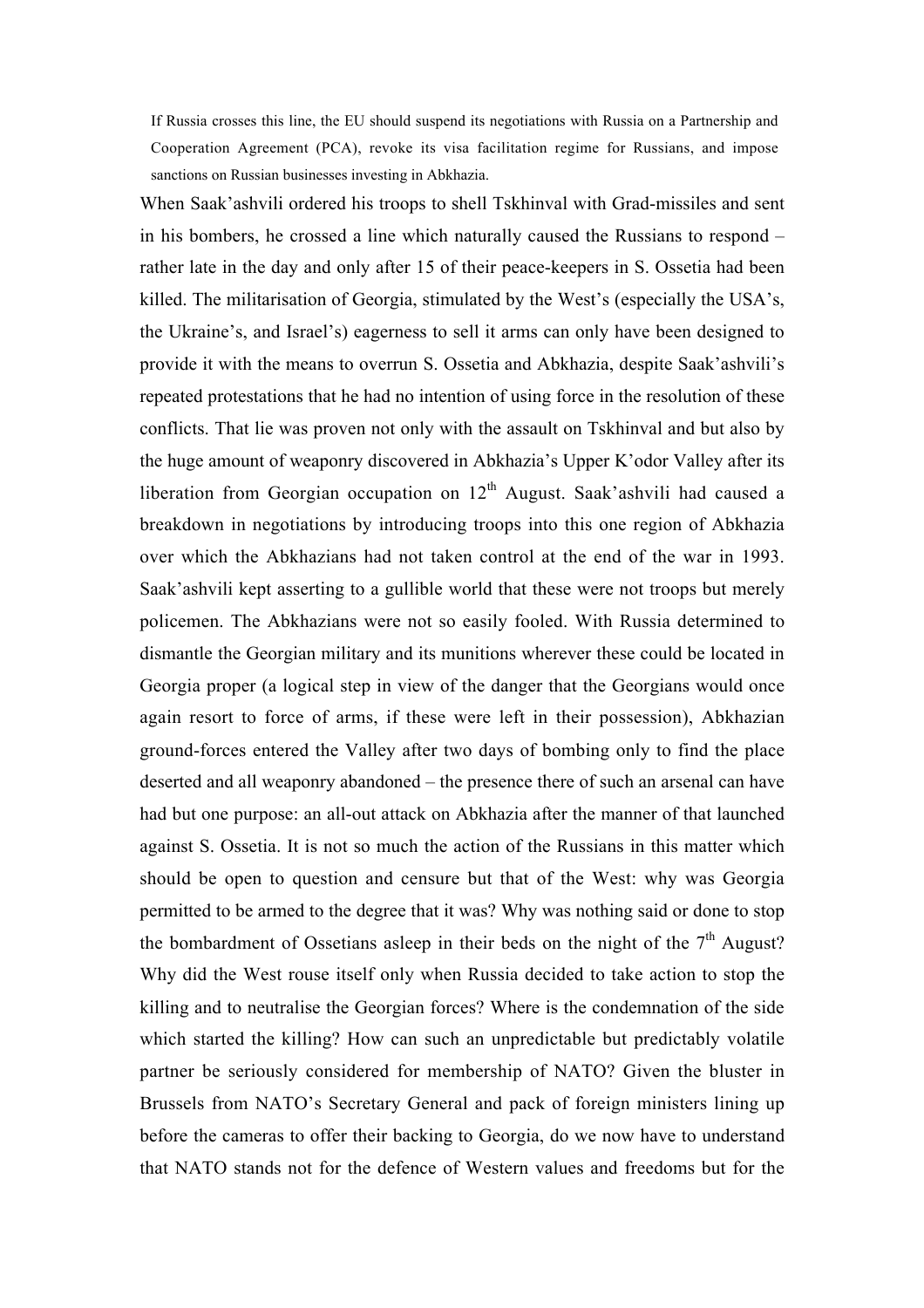repression and liquidation of Europe's minorities? Never mind possible sanctions against Russia for crossing Phillips' lines – what about sanctions against Georgia for its latest spilling of the blood of a population whose interests it cynically protests to the world are best served by being (re)subordinated to Tbilisi?

One course of action now open is for Russia, especially after the votes in the Duma and Federation Council on  $25<sup>th</sup>$  August, (but not only Russia) to consider pre-empting Western action by recognising S. Ossetia and Abkhazia and then to encourage investment in these two regions by firms not interested in trade with the USA, possibly finding such companies in Turkey, where there is certainly a greater understanding of Caucasian realities and the potential for investment there. Tourism is always going to be the most substantial source of income for Abkhazia, and it can perfectly well exist without the presence of visitors from the US. However, a wiser course would be for the West (or, ideally, Georgia itself) to take this step of recognition, as this way Georgia would not see it as a move confirming its sadly all too well ingrained russophobia.

## Reading on, we find:

The United States and the North Atlantic Treaty Organization (NATO) can show solidarity with Georgia by conducting joint military training exercises with the Georgian armed forces, and by including Georgia's Membership Action Plan (MAP) on the agenda of NATO's upcoming ministerial meeting in December 2008. NATO should extend its Combat Air Patrol to prevent further violation of Georgian air space by Russian war planes.

As for US-Russian cooperation, the USA (and the West in general) needs Russia much more than it needs Georgia (proper). All of the possibly dangerous rhetoric directed against Russia and in support of Georgia's latest failure as president recalls to mind a moment from the play/film 'A Man for All Seasons' by Robert Bolt. Realising that his one-time protégé Richard Rich has tendered false evidence against in return for the highest office of state in Wales, Sir Thomas Moore witheringly addresses his betrayer with these words: 'Why, Richard, it profiteth a man nothing to sacrifice his soul for the whole world – but for Wales?!' Why is the West willing to risk confrontation for such a precious cause as the preservation of the Stalinist frontiers of Georgia and to prop up one of the most ludicrous leaders to strut the political stage over recent years? Of course, the most lamentable of US presidents and the most risible of Georgian leaders could be said to deserve each other, but how can one account for the apparent collective abandonment of common sense amongst the rest of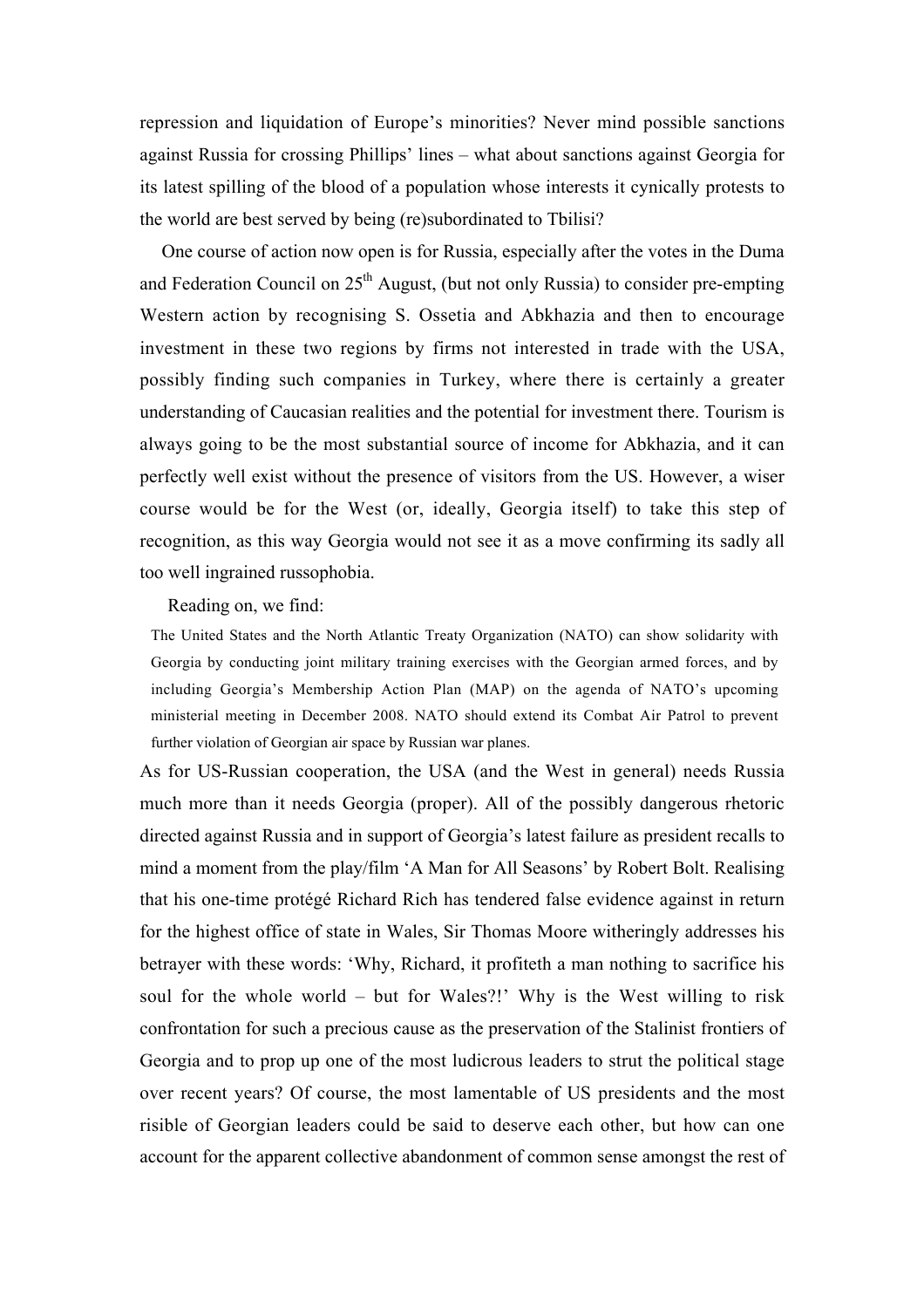Western leaders? One hopes that wiser voices will soon emerge somewhere in Europe, though there seem to be signs amongst non-governmental or the non-Neo Con community that by no means all American thinking is as befuddled on this question as that of the administration and its promoters. On  $22<sup>nd</sup>$  August Russia Today aired interviews with Pat Buchanan and Richard Armitage, both of whom spoke critically of Saak'ashvili's initiation of war, questioned the wisdom of NATO's expansion right up to Russia's borders in both Poland and Georgia, and recognised that relations with Russia are far more important than those with Tbilisi; Buchanan even acknowledged America's double standards in forcing a change of the map in the Balkans (Kosovo) but refusing to countenance independence for S. Ossetia and Abkhazia. What of the UK? To judge *inter alia* by the utterances of its ambassador to the UN, the UK is ever more behaving like a candidate to become the USA's  $51<sup>st</sup>$ state, albeit one whose spokesman in New York can at least reproduce her masters' voices in decent English.

Phillips offers some specific suggestions for reducing tensions. He begins with the welcome suggestion that the Georgian side together with Abkhazia should agree to non-use of force. This is something that the Abkhazian side has been demanding for years, but the demand has been spurned by the Georgian authorities, which becomes perfectly understandable in the light of Georgia's resorting to arms in S. Ossetia and its build-up of weaponry in Abkhazia's Upper K'odor Valley in readiness for an assault in Abkhazia too. The idea that such a joint-declaration should have been accompanied by an opening of the Ingur-border and a phased return of the refugees who fled as the war was moving to its close at the end of September 1993 was unrealistic, however. Abkhazia views the Ingur as an international frontier and would not open it to the free-movement that characterised passage over it during Soviet times. As to the refugees, Abkhazians have naturally been extremely wary about allowing their territory to be swamped again (as it was in the days of Stalin and Beria from 1937 to 1953) by a population which can be so readily manipulated to act against the interests of the indigenous residents in support of Georgian nationalist goals. The reason why there is no problem about permitting the Kartvelian (almost without exception Mingrelian) citizens of the Gal Province to get on with their lives there is that, on the whole, they did not participate in the hostilities, and it should be stressed that nothing has happened (or will happen) to the Gal residents in the wake of the military operations in the Upper K'odor Valley, where the local Svan community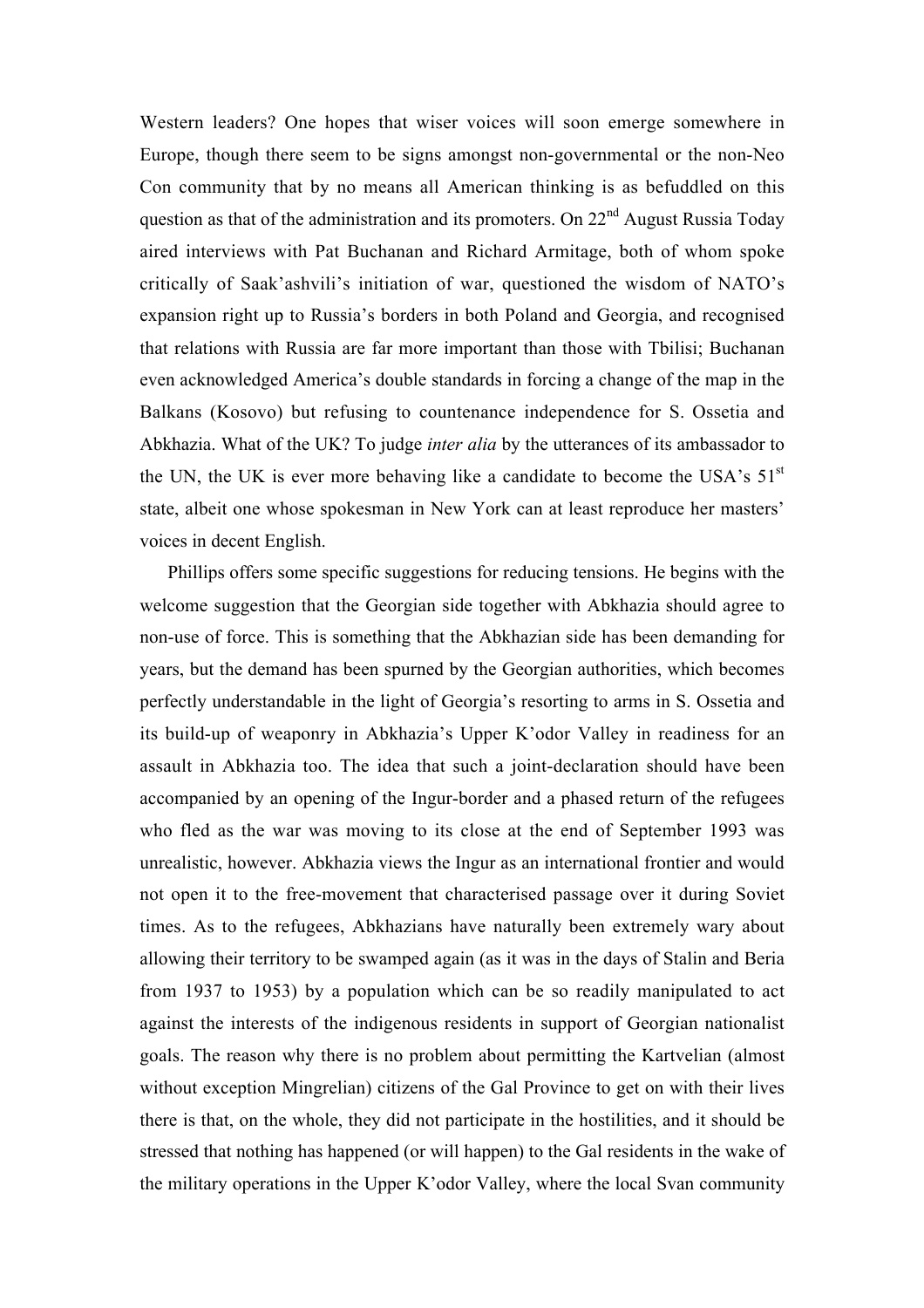can be expected to return to get on with their lives AS LONG AS NO INDIVIDUALS KNOWN TO HAVE ACTIVELY SUPPORTED THE GEORGIAN INVASION/OCCUPATION TRY TO RETURN. The Kartvelians who preferred joining the rout of the forces they had championed during the war to staying behind and facing whatever the consequences might have been have been appallingly treated by successive Georgian administrations but need to recognise that, for most of them, their future is unlikely to lie within Abkhazia. Or course, after formal recognition Abkhazians will feel more confident about permitting a larger Kartvelian presence outside the Gal District (as long those concerned swear loyalty to Abkhazia rather than Georgia), but, when it comes to repopulating Abkhazia, it is the descendants of those ethnic Abkhazians who fled Russian control in the 1860s that the Abkhazian authorities are more concerned to have resettled in their homeland. The world knows little about this diaspora (and cares even less, of course).

While on the topic of refugees, there is another group of people who wish to return to their ancestral homes. These are the Meskhians (perhaps better known as 'Meskhetian Turks'), who were one of Stalin's wartime deportees. As the Georgian nationalist movement was getting into full swing in the late 1980s, the urgency of repatriating the descendants of these people was much trumpeted by the then-leader of the oppositionists, the late Merab K'ost'ava (yet another Mingrelian, like Gamsakhurdia). But with growing contacts, it became clear that by no means all of them knew Georgian or professed the Orthodox faith. Interest in their return promptly waned. However, when Georgia was admitted to the Council of Europe (another aberration in terms of Western decisions) in 1999, one of the conditions of membership was that within 12 years those who wished to return to Meskheti (on Georgia's S.W. border with Turkey) should be allowed to do so. Has Phillips asked his Georgian friends how far this process of repatriation has progressed now that only 3 more years are left for it to be completed? Rather than Georgia suffering sanctions for dragging its feet in this matter, the last I heard was that those Meskhians stuck in Russia's Krasnodar region, having being denied entry to Georgia, were actually offered accommodation in the USA (in a move to help Washington's Transcaucasian ally avoid yet another international embarrassment). Perhaps Washington might like to consider taking in the refugees from Abkhazia too; as they are mostly Mingrelian, I am sure they would jump at a chance to live 'the American dream' and make a few bucks.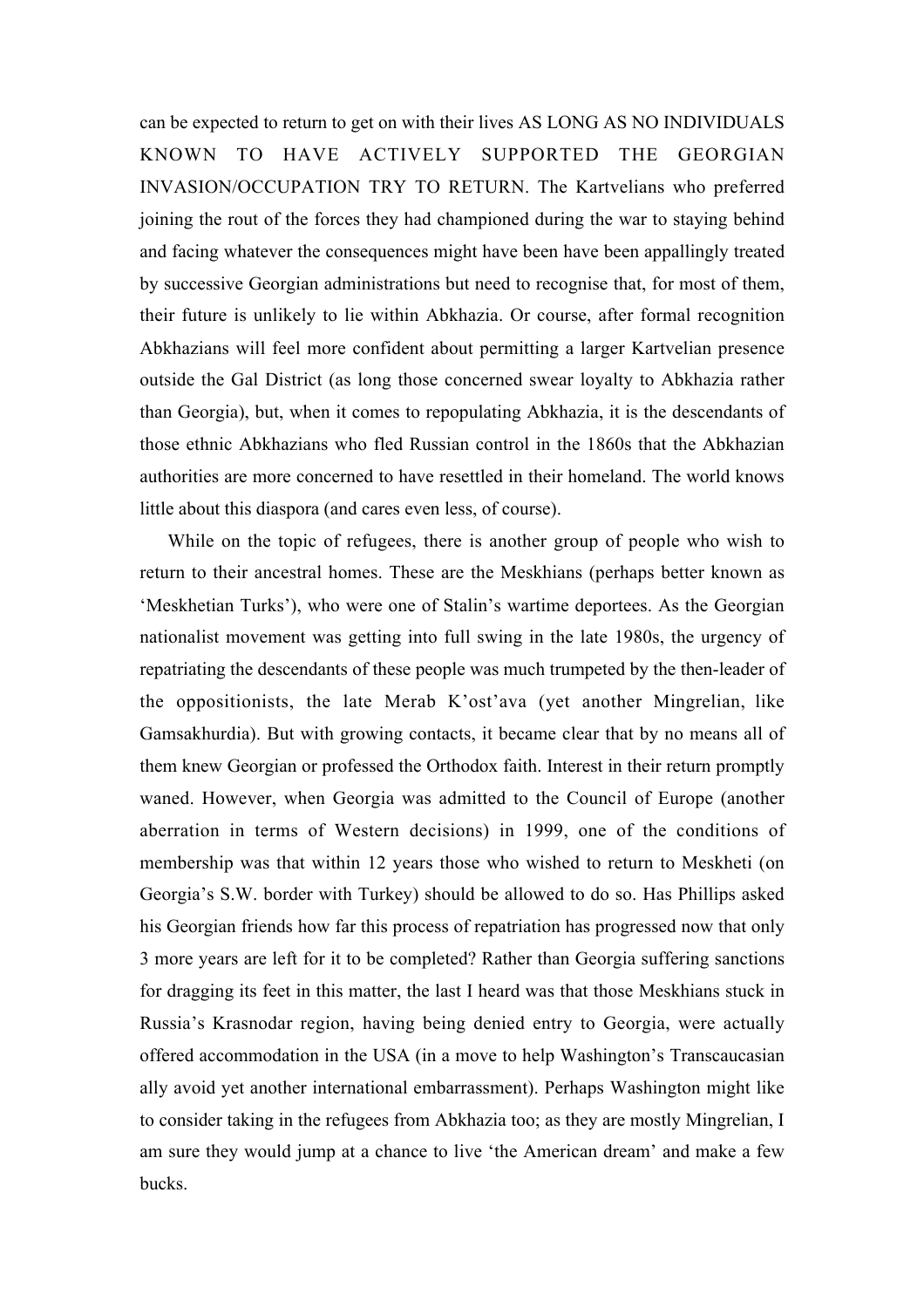Rather than insist that Saak'ashvili pull out his forces from the Upper K'odor Valley, Phillips spoke of the need to utilise a NEW group of the (UN Secretary General's) Friends of Georgia (sidelining Russia and incorporating more anti-Russian — and thus 'friendlier' — states, largely from the former Soviet block) from which an international police-force would be constituted for the Valley; the new group was informally constituted in 2005 and comprises: Estonia, Lithuania, Latvia, Poland, Romania, Bulgaria, the Czech Republic and Sweden. That would never have been acceptable to the Abkhazians, as it would have prevented them from ever retaking control of that part of their own territory. The suggestion is now dead in the water, as the Valley is back where it belongs (viz. in Abkhazian hands).

Under the heading 'Expanding the Autonomy Proposal' Phillips proposes building on Saak'ashvili's April 2008 suggestion of 'unlimited autonomy'. What the American (like countless others) fails to understand is that the Abkhazians NEVER accepted the reduction by Stalin of their republic's status to that of an autonomy within Soviet Georgia in the first place. They objected to it on a more or less decade by decade basis between Stalin's death in 1953 and the collapse of the USSR; and, indeed, this status (always a fiction in the Soviet context, as would any reconstitution of it in post-Soviet Georgia) can be said to have led to the war of 1992-93. Georgia lost that war, and thereby it lost all right to pretend that the parties could resume the same mutual relationship as obtained between 1931 and 1991. Autonomy died on  $30<sup>th</sup>$  September 1993 and cannot be revived. All commentators need to start by accepting this simple and fundamental fact.

In the sub-section entitled *Prepare More Effectively for the Return or Resettlement of Refugees and Displaced Persons* one finds the final proposal to be: 'Establish an internationally financed Property Claims and Compensation Commission with emphasis on clarifying property rights.' When has there ever been any suggestion by any Western policy-maker or influential adviser that such a commission should be established to assess the loss to ABKHAZIA and compensate it for the tremendous damage inflicted on the Abkhazians and Abkhazia's non-Kartvelian residents as a result of Shevardnadze's war (not forgetting the deliberate torching of the republic's Research Institute and Archive)? Why is it only those who supported the war and fled when their side lost who should be thought worthy of such compassion and compensation?

In the sub-section entitled *Strengthen Georgian Democracy, including Minority*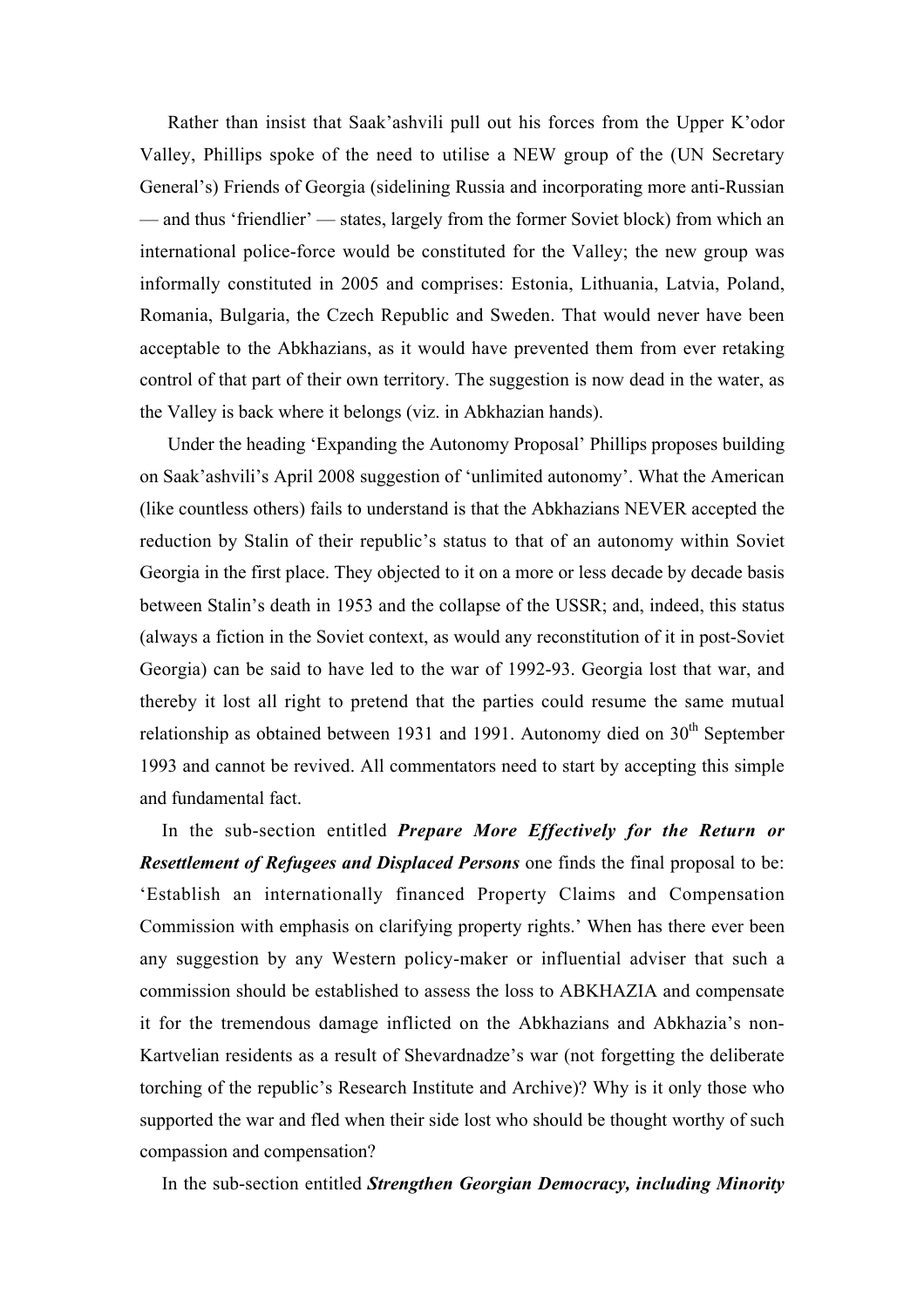*Rights* there is a recommendation to: 'Enshrine minority rights by upgrading the constitution to include special provisions to protect and promote minority rights in accordance with international norms'. The Abkhazians might remind Phillips in this respect that, whilst the USSR's 1936 constitution has been widely regarded as the most humane of such documents, it was promulgated as Georgia's most famous son, Josef Stalin, was loosing the Great Terror on the Soviet people. The Abkhazians do not trust anything Tbilisi says about those minority ethnic groups forced to live in Georgia's Soviet borders — they could easily imagine Tbilisi signing up to any suggested undertakings and then breaking them before the ink had time to dry.

On the economy, Georgia is to be given even more aid than previously in order to entice the Abkhazians back into Georgia's plentiful (but for the Abkhazians hardly bountiful) fold. Trade between Sukhum and Trebizond would then be reopened there was a brief period in the mid-90s before Georgia exerted pressure on the International Maritime Organisation when such trade provided Abkhazia with direct links to the outside-world — and Russia given immediate entry to the WTO. In other words, continue the Georgian-demanded economic squeeze that has blighted post-war life in Abkhazia for 15 years until the Abkhazians come to heel. This policy has only served to reinforce Abkhazian suspicions of the Georgians and their Western allies, who have hereby demonstrated yet again that they do not have the best interests of the Abkhazians at heart.

As for a reduction in Abkhazia's international isolation, Phillips looks forward to Abkhazians travelling on GEORGIAN passports benefiting from the pending EU visa-facilitation regime. The vast majority of Abkhazians adamantly refuse to consider accepting a Georgian passport, as they have no wish to be seen (even if just on paper) as citizens of a hostile state. For a number of years once their old Soviet passports had expired Abkhazians had difficulty travelling beyond Russia. This restriction on their human rights was eased after Vladimir Putin permitted Abkhazian citizens to acquire Russian passports. Abkhazian citizenship is not granted to Georgian citizens (viz. those holding Georgian passports). Which citizenship, then, is likely to be deemed more appealing by most Abkhazians?

Under the rubric *Enhance International Security Efforts* the Abkhazians are urged to reign in militias. What suggestions have ever been made with reference to Tbilisi 'reigning in' of such terrorist as The Forest Brethren and The White Legion groups operating inside Abkhazia out of Mingrelia with financial underpinning from state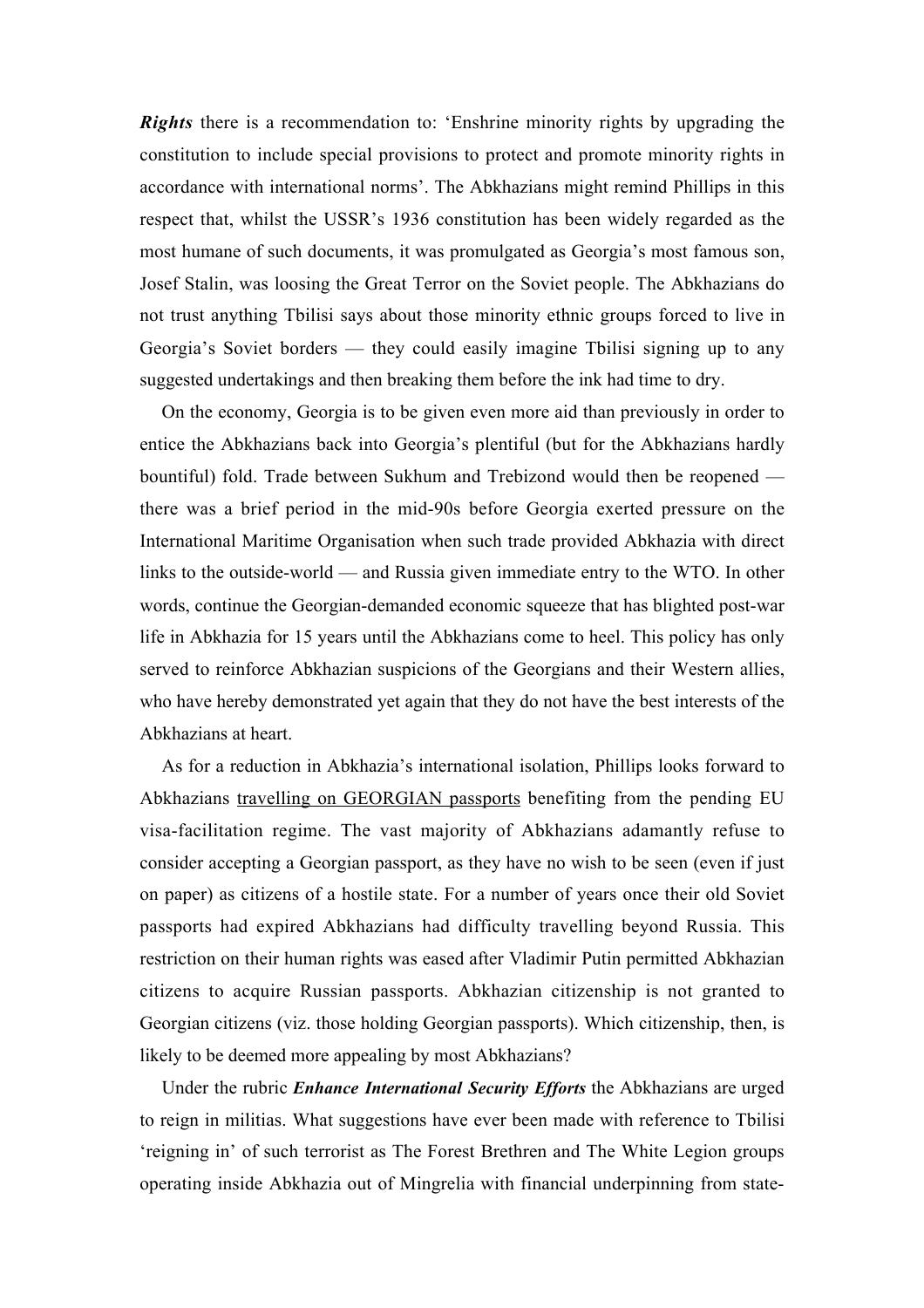organs in Tbilisi? These groups were active in the late 1990s, and there was talk of reactivating them earlier in 2008. Was there perhaps some connection here with the bombs that exploded in Gal, Sukhum and Gagra at the start of the 2008 tourist-season, as a result of which many Russian tourists decided to give Abkhazia a miss this year, thereby causing further harm to the republic's economy, which was no doubt the intention of those who planted the bombs in the first place. Unlike Phillips' hesitation to place the blame, we can surely conclude that responsibility lies on the Georgian side of the border.

Among the threat to Russia, if it 'continues to undermine Georgia's sovereignty' are: 'possible boycott of the Winter Olympics in Sochi in 2014; sanctions on Russian firms trading in Abkhazia; NATO's commitment to Georgia will be strengthened; there will be closer military ties with the USA and provision of further armaments.' The utter pointlessness of the tit-for-tat Olympic boycotts of Moscow and Los Angeles should be obvious to all who remember them, and so why advocate a return to such a faileld, barren policy? NATO Foreign Ministers have already reaffirmed their commitment to Georgia and its some-time membership of the alliance, but it will be madness if that membership is ever attained: why should Western lives be put at risk simply to sustain Georgia's anti-Russian attitudes and wild attacks on sleeping citizenry? Those who (like the USA, the Ukraine, and Israel) have armed Georgia to the teeth, even if most of those munitions have now either been disabled or removed into safer keeping, would be better advised to question the wisdom of their decisions in light of Saak'ashvili's demonstration of his goal in acquiring those arms in the first place. One must hope that the recent expressions of indignation in Brussels will have been a mere gesture so as not to add to Saak'ashvili's manifest humiliations and that, just like Turkey's never-ending wait to join the EU, reasons will be found to keep the Georgian upstart, if it insists on pursuing its NATO aspirations, at arms length from the organisation.

The fundamental problem with the approach of Phillips (and so many more likeminded individuals) is revealed in the next quote:

The Abkhazian and South Ossetian crises are NOT the result of difficulties in the relationship between Russia and Georgia; they are the direct consequence of actions

Russia must be convinced that the West is serious about using carrots and sticks to realize a diplomatic solution. Moscow currently believes that it can get the rewards described in this report without changing its approach to Abkhazia.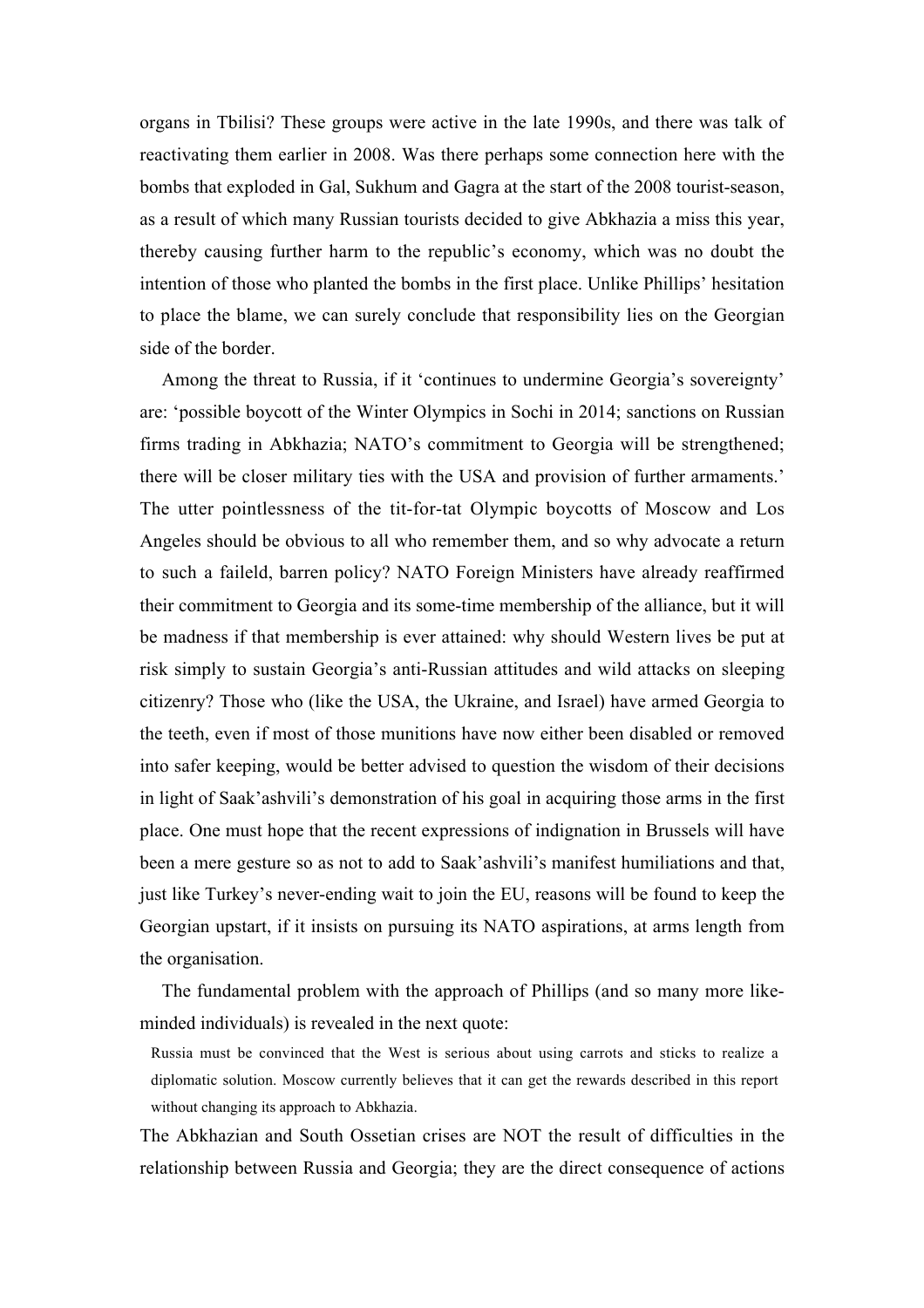taken in the dying days of the Soviet period and/or the early days of independence by the Georgians themselves, as a result of which the S. Ossetians and the Abkhazians made it quite clear as the USSR was collapsing that they were totally opposed to being forced to live in an independent Georgia, whose chauvinism threatened the very survival of these peoples. The first post-Soviet Georgian president, Zviad Gamsakhurdia, brought war to S. Ossetia (1990-92), which effectively lost Georgia that Soviet Autonomous District, whilst his successor, Eduard Shevardnadze, imposed war on Abkhazia (1992-93), which effectively lost Georgia that Soviet Autonomous Republic.

In the late 1980s nationalism exploded in Georgia. There was much talk of the 'Georgian phenomenon' and of the superiority of the Georgians over other races with whom they shared their Soviet republic. In such hubris lay the start of the first tragedy that was to unfold with surprising speed. This widespread sense of racial superiority and the notion that the state could afford to tolerate no more than 5% of 'guests' on its territory led to the madness of assuming that the S. Ossetians could easily be deprived of their autonomy and quickly rendered politically impotent. Providence decreed otherwise.

When Gamsakhurdia was overthrown, the country found itself facing two wars: in S. Ossetia and a true civil war in Mingrelia (as outlined above). Shevardnadze had been Party Boss in Georgia in 1978 when he had to pay a hurriedly arranged visit to Sukhum to calm the tensions that arose that year when some 130 intellectuals wrote to the Kremlin in order to restate Abkhazia's ongoing desire to be free of Tbilisi's control and to join the Russian Federation (the only course then open to a Soviet entity). He was, thus, well versed in the complicated and deep-rooted nature of Georgian-Abkhazian relations. Part of the solution in 1978 was the upgrading of Sukhum's Pedagogical Institute to become Soviet Georgia's second only university and the introduction of two 15-minute TV news-bulletins per week in Abkhaz (though the 130 intellectuals were fired, and Abkhazia remained incarcerated inside Georgia). The Abkhazians probably felt that after the deposing of the mentally unstable Gamsakhurdia and the return to his stamping-ground of the experienced Shevardnadze, there might be some chance of rapprochement, for surely someone with the experiences of 1978 behind him would understand their needs? But, no, consumed by the hubris engendered by being fêted in the world's capitals and faced with unyielding opposition from the Zviadists, Shevardnadze suffered his own attack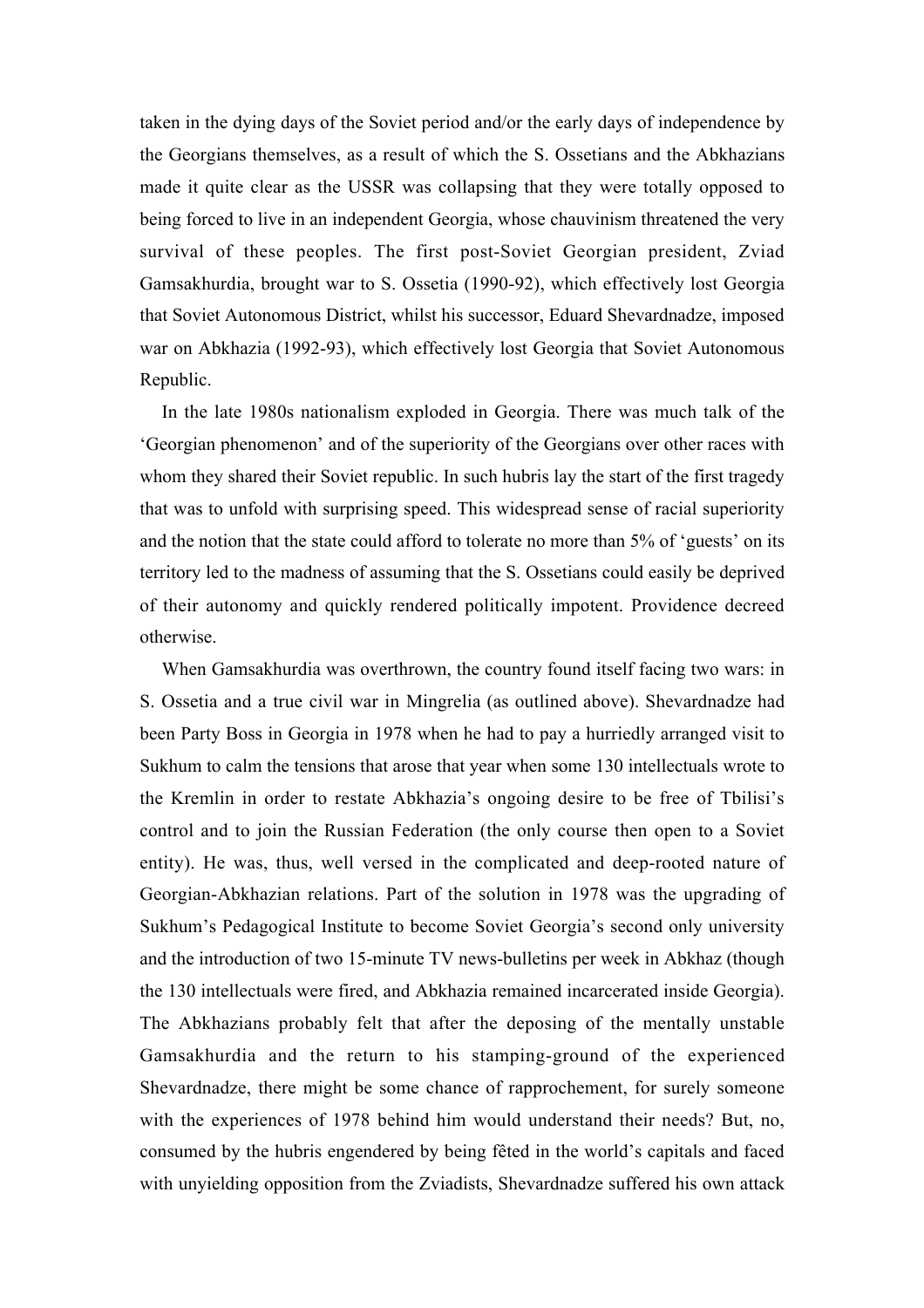of madness and took the fatal decision to send his troops into Abkhazia on 14<sup>th</sup> August  $1992<sup>1</sup>$ . Nemesis followed 14 months later.

And so we fast-forward to the Rose Revolution of November 2003. Weary of the stagnation of a decade under Shevardnadze (far from surprising, when one considers that he came to prominence under that other progenitor of stagnation, Leonid Brezhnev), Misha Saak'ashvili organised his overthrow. After election-success in early 2004, Saak'ashvili moved quickly against the local potentate who since independence had held the Autonomous Republic of Ach'ara (Ajaria) in a firm grip, Aslan Abashidze. His ousting confirmed Misha in his overweening sense of his own importance, a belief further nurtured no doubt by the way he was lauded around the world, especially in Washington. With arms pouring in, accompanied by military training programmes instituted by the USA and the UK, Saak'ashvili in turn succumbed to the Erinyes and took his own fateful decision to attack Tskhinval on the night of  $7<sup>th</sup>$  August.

Nemesis was even swifter in coming than it had been for Gamsakhurdia and Shevardnadze. It was overwhelming; it was fully to be anticipated; it was necessary in its military logic. All those who have argued (or still argue) for a reintegration of S. Ossetia should travel immediately to Tskhinval and justify before the relatives of those killed in the bombardment or those who have lost their homes and possessions

 $1$  An article in The Independent on Sunday on 24<sup>th</sup> August addressed the crisis in Western relations with Russia arising out of the events in S. Ossetia. It was written by former UK ambassador in Moscow, Sir Rodric Braithwaite. Whilst the article is unexceptionable in terms of the advice it offers for big-power politics, it contains some errors in reference to Abkhazo-Georgian matters. Firstly, whilst the majority of Abkhazians GLOBALLY may well be describable as 'mostly Muslim' (given that the majority of ethnic Abkhazians live in Turkey), as regards those resident in Abkhazia it is most certainly not correct to describe them in this way, for, if they profess any faith, the majority within Abkhazia are Orthodox Christians. Though Gamsakhurdia and his allies in the Georgian opposition-movement at the time (1989) used the issue of the Abkhazian State University to agitate against the Abkhazians, he/they did not close down the university: the Georgian-sector staff were 'encouraged' to withdraw their cooperation, and this was used as justification to try to set up a branch of Tbilisi University in Sukhum. The issue led to the first ethnic clashes (with fatalities) on  $15{\text -}16^{\text{th}}$  July that year. The attempt failed, and the Abkhazians simply replaced the Georgian sector at their University with an Armenian sector. It was then not Gamsakhurdia who brought war to Abkhazia and destruction to Sukhum and (especially) the Ochamchira Region but his successor Shevardnadze. Sir Rodric should be well aware of this, as I once asked him at a reception at the Foreign & Commonwealth Office why the West supported Shevardnadze during his post-Soviet stewardship of Georgia (i.e. after he had started his war in Abkhazia). Sir Rodric responded that the West owed Shevardnadze a huge debt of gratitude for his role in bringing down the Berlin Wall. In my view, even if that assertion were true, the West should not have waited to pay its debt until Shevardnadze was active in an entirely different country and in an entirely different capacity. It was this 'paying of the debt' by recognising Georgia immediately after Shevardnadze's return and unconditionally bestowing upon it everything else that it desired that is directly responsible for the ongoing crises in S. Ossetia and Abkhazia, as I here argue in the main body of my text.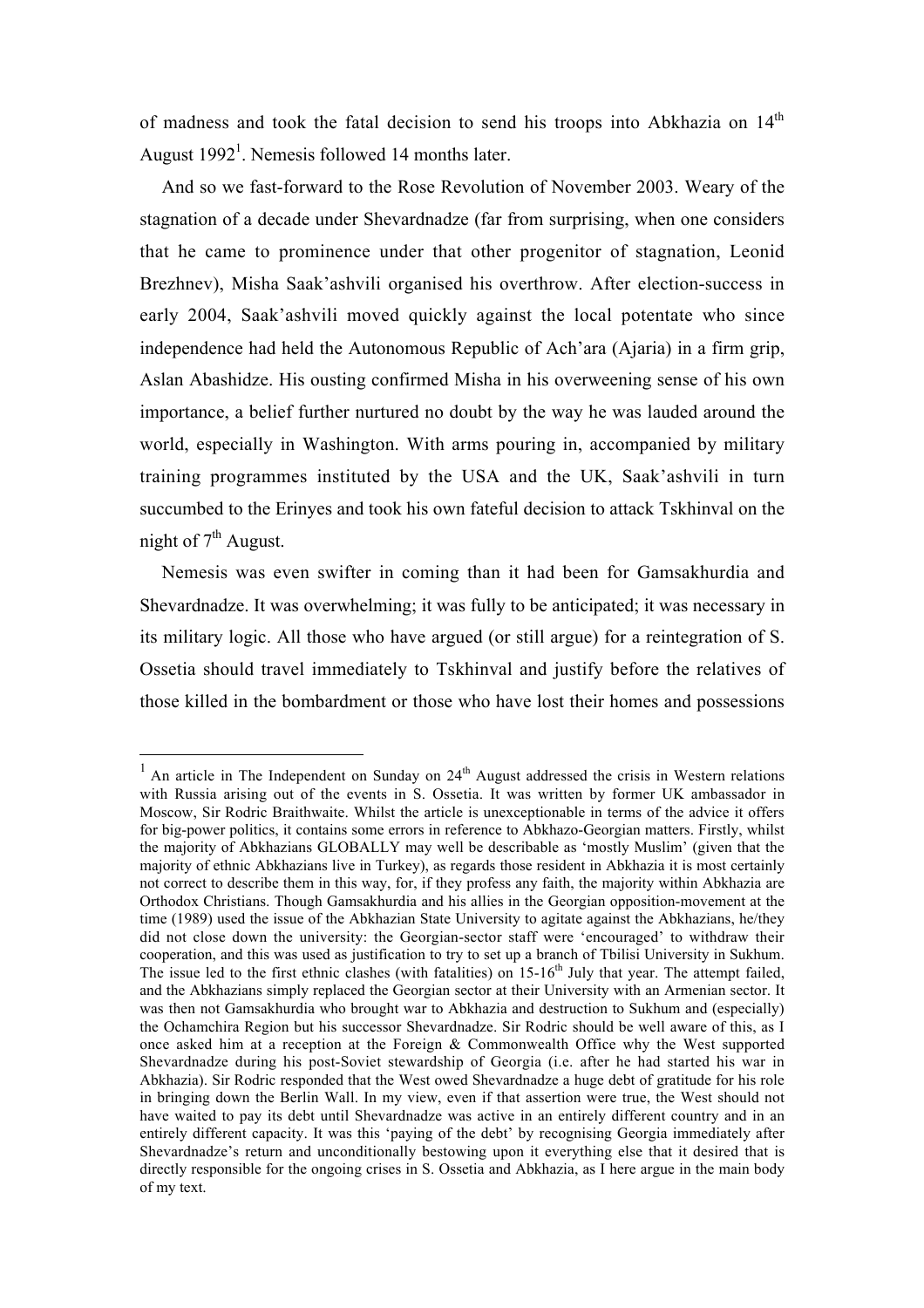the provision to Georgia of the array of weaponry unleashed against them; they should travel to Abkhazia and explain to its citizens why for two years Saak'ashvili has been allowed to live his lie that his troops in the Upper K'odor Valley were performing mere policing duties. It is now clear that the munitions stored there in such vast quantities would have been used for a blitzkrieg on Abkhazia within three hours of the completion of the move 'to restore constitutional order' (yet another lie) in S. Ossetia<sup>2</sup>. The people of Abkhazia know full well that, had such an attack been launched, the West would have responded in precisely the way it did on  $7<sup>th</sup>$ -8<sup>th</sup> August to events in S. Ossetia – viz. with silence and inaction. The sinking of Georgia's ships in Poti and the neutralisation of weapons in the Senak'i base by the Russian forces came as a huge relief to everyone here in Abkhazia who would otherwise have found themselves targets. The world needs to wake up to the realities of life in Georgia and change its policies accordingly. There will be no restoration of Georgia's sovereignty over Abkhazia or S. Ossetia – Yak'obashvili, Georgia's Minister for Reintegration, is effectively out of a job. As for Saak'ashvili himself, his considerable talents for arguing that white is black and black would surely win him a niche in any Western public-relations firm, for his days in Georgia are surely numbered.

'Responsibility for Abkhazia's reconstruction ultimately rests with the GoG [Government of Georgia]'. Well, no. Whilst reparations for the losses of the 1992-93 war are still awaited from Tbilisi, responsibility for Abkhazia's reconstruction rests firmly with the government of Abkhazia and with whomsoever this government is able to negotiate contracts.

'Georgia has become the testing ground for the West's resolve to advance democracy, security, and free markets in the post-Soviet space.' In line with this view we often hear that Georgia is a 'beacon of democracy' in the region. When those ritualistically intoning these slogans are asked what they think of Saak'asvhili's dispatching of his baton-wielding riot-police to break up an opposition-rally in Tbilisi on  $7<sup>th</sup>$  November 2007 or to shut down (albeit temporarily) the independent TVstation Imedi ('Hope'), they tend to see these actions as mere blips on an otherwise rose-petal strewn path to nirvana; as even Phillips puts it: 'The United States was only mildly critical of these events, maintaining that Georgia's democracy is new and prone to mistakes'. Certain other gross violations of democratic norms tend to get

 $2$  Speaking in an interview, Richard Holbrooke calmly accepted this explanation and even went so far as to predict a similar action in Abkhazia once S. Ossetia was constitutionally reordered.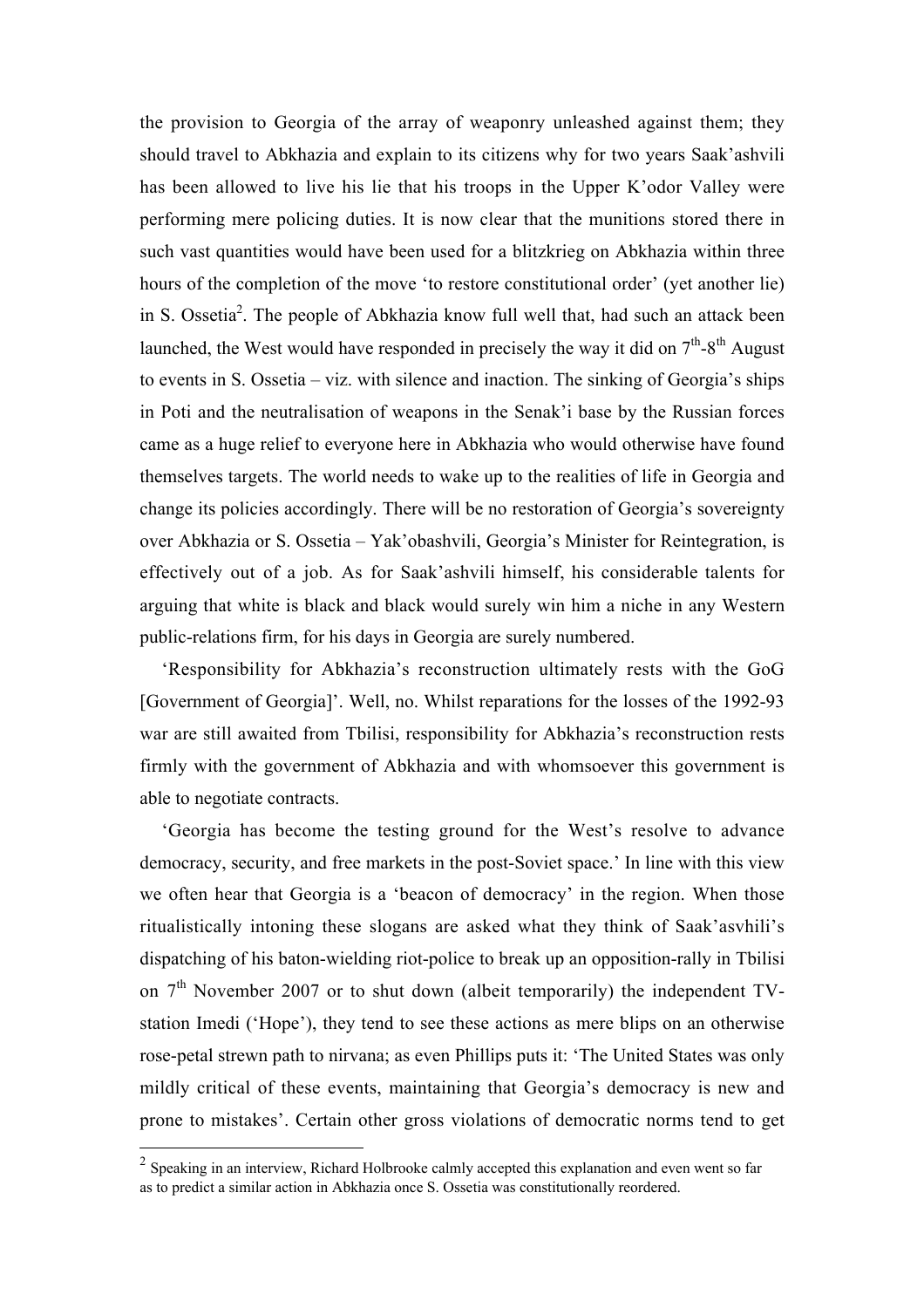ignored: during the May parliamentary elections there was a shooting-incident in the village of Q'urcha on the Georgian side of the Georgian-Abkhazian border which was portrayed as an example of the nefarious deeds of the Abkhazians to frighten these Mingrelian voters, whereas in fact foreign (and Georgian) journalists quickly established that it was staged BY THE GEORGIAN SIDE to cast the Abkhazians in an evil light – the fact that the victims were Mingrelians is significant for its demonstration of the lack of respect paid by Georgians in general to this ethnic group, who have been classified since 1930 as 'Georgians'; during the recent crisis over S. Ossetia Russian TV-channels and websites have been blocked in Georgia; the list of undemocratic practices is too long to list here – interested readers should consult the GEORGIAN website www.humanrights.ge for details. The conclusion is that, if the West is in need of a 'bastion of democracy', it should be looking elsewhere – dare one suggest it take a closer look at Abkhazia?

Though we have only reached page 14 of Phillips' 76-page document, most of the important points have been addressed. However, on p.14 Phillips embarks on a history of the conflict. I shall now correct some purely factual errors in this part of his presentation.

'Prior to the 1992–1993 war, the central question of Georgian-Abkhaz relations was not whether Abkhazia should be a part of Georgia, but on what terms.' We have here a basic flaw in historical understanding: simply because a state exists within certain frontiers at one point in history, it is illegitimate to project into earlier history the existence of that state. Prior to state-formation, central and western Transcaucasia can be presumed to have been home to various tribes, including the Kartvelianspeakers (Georgians, Svans and Zans, a group later splitting into today's Mingrelians and Laz). The Abkhazian Kingdom (late  $8<sup>th</sup>$  to late  $10<sup>th</sup>$  century) came to dominate the whole of WHAT IS TODAY western Georgia (but referred to at the time as 'Abkhazia' in recognition of Abkhazian dominance), moving its capital (not 'capitol', as Phillips would have it) to WHAT IS TODAY Georgia's second city (Kutaisi). By right of dynastic inheritance Bagrat' IIIrd came to rule over both 'Abkhazia' (in its expanded sense) and Kartvelian speaking lands also. The sobriquet *mepe apxazta* 'Sovereign of the Abkhazians' in the Georgian chronicles was always the first part of the title of the sovereigns of this united mediaeval kingdom. It is, therefore, wrong to see it as purely a Georgian entity – please note, Mr. Phillips, that Kutaisi was capital of the Abkhazian Kingdom and not of Abkhazia following the collapse of the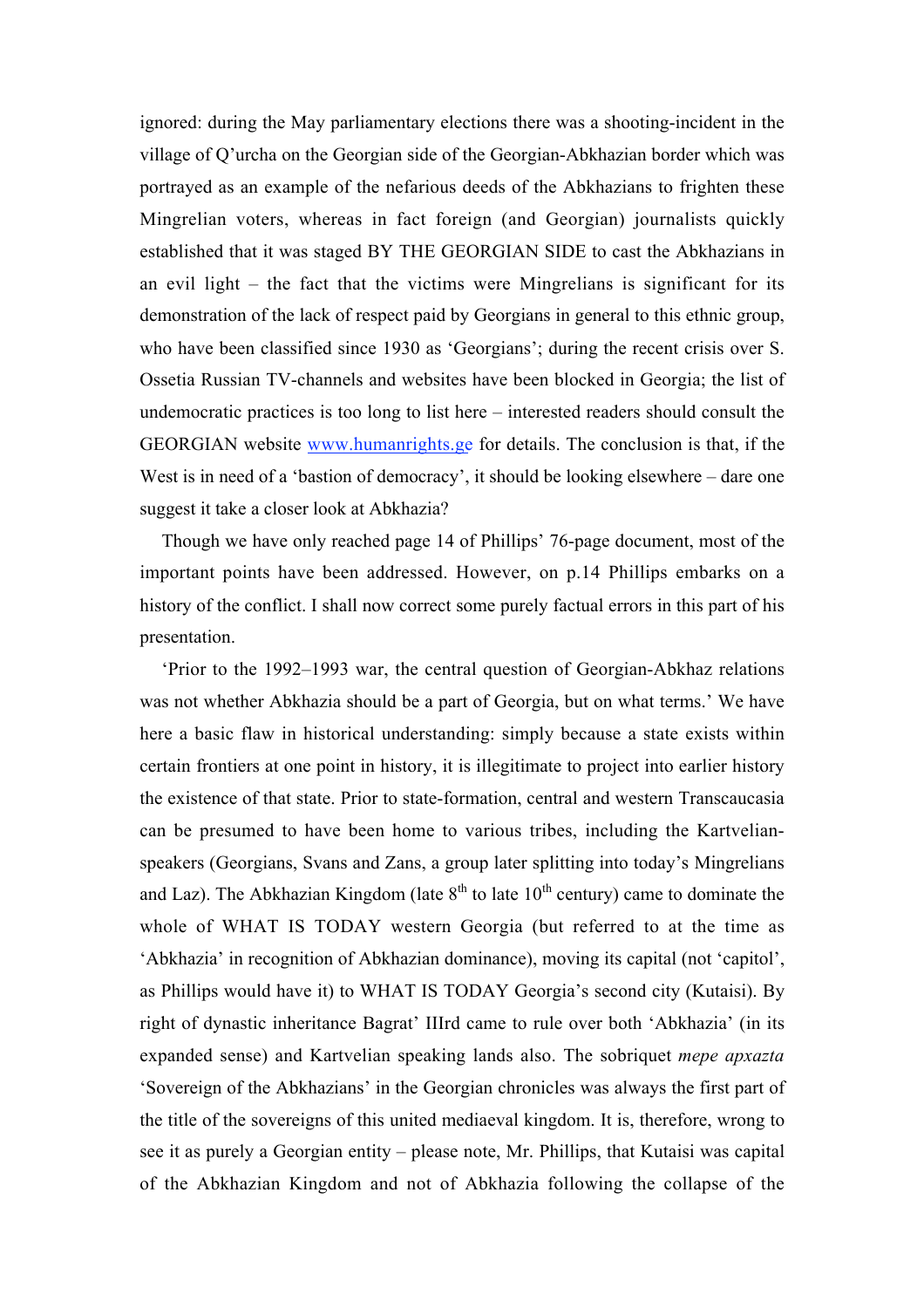aforementioned united mediaeval kingdom in the wake of the Mongol invasion, as you state. Which patriarchal centre oversaw ecclesiastical affairs inside Abkhazia is irrelevant when determining the political ownership of the state – was England prior to the Reformation an Italian state because ecclesiastically the church gave allegiance to the Pope in the Vatican?

Central and eastern Georgia came under Russian 'protection' with the Treaty of Georgievsk in 1783. These regions were annexed in 1801. Other parts of Georgia proper followed over subsequent years. Abkhazia came under Tsarist 'protection' all by itself in 1810 but administered its own affairs until the end of the Caucasian War in 1864. It is not correct to imply that Abkhazia and Georgia were treated in the same way at the same time in terms of absorption into Russia. Phillips does, however, correctly have Stalin downgrading Abkhazia to an autonomous republic within Georgia in 1931. And so, from the disintegration of the united Abkhazian-Georgian kingdom in the  $15<sup>th</sup>$  century upto post-World War I communist manipulation, Abkhazia had no link with Georgia and most certainly was not any part of any entity known as 'Georgia'.

It was not the recognition of Georgia within its Soviet frontiers by Russia that motivated the Abkhazians to reinstitute their 1925 constitution, which defined Abkhazia's status as a full republic – it was the abolition by the Gamsakhurdia regime of ALL Soviet legislation pertaining to Georgia that occasioned this move, since the result of Tbilisi's decision simply left Abkhazia's status unspecified.

Following a ceasefire-agreement in 1993, both the Abkhazian and Georgian sides were supposed to withdraw their weaponry from the Sukhum frontline. The Abkhazians complied; the Georgians did not, as noted at the time by international observers on the ground. And so, in fury at the Georgian non-compliance, the Russians returned their arms to the Abkhazians, who finished off the job. It is quite false to say 'Russian forces fought side-by-side with Abkhaz militias during the takeover of Sukhumi' – for facts relating to Russian military involvement in the Georgian-Abkhazian war see Dodge Billingsley's article in *The Abkhazians: a handbook* (edited by George Hewitt, Curzon Press, 1998). Equally incorrect is the simplistic view that 250,000 Kartvelians were 'expelled' from Abkhazia at the end of the war. Though acts of revenge did take place (quite understandably, if regrettably) in the wake of the Abkhazian victory, most of those who fled across the border into Georgia did so BEFORE the arrival in their settlements of the Abkhazian forces, as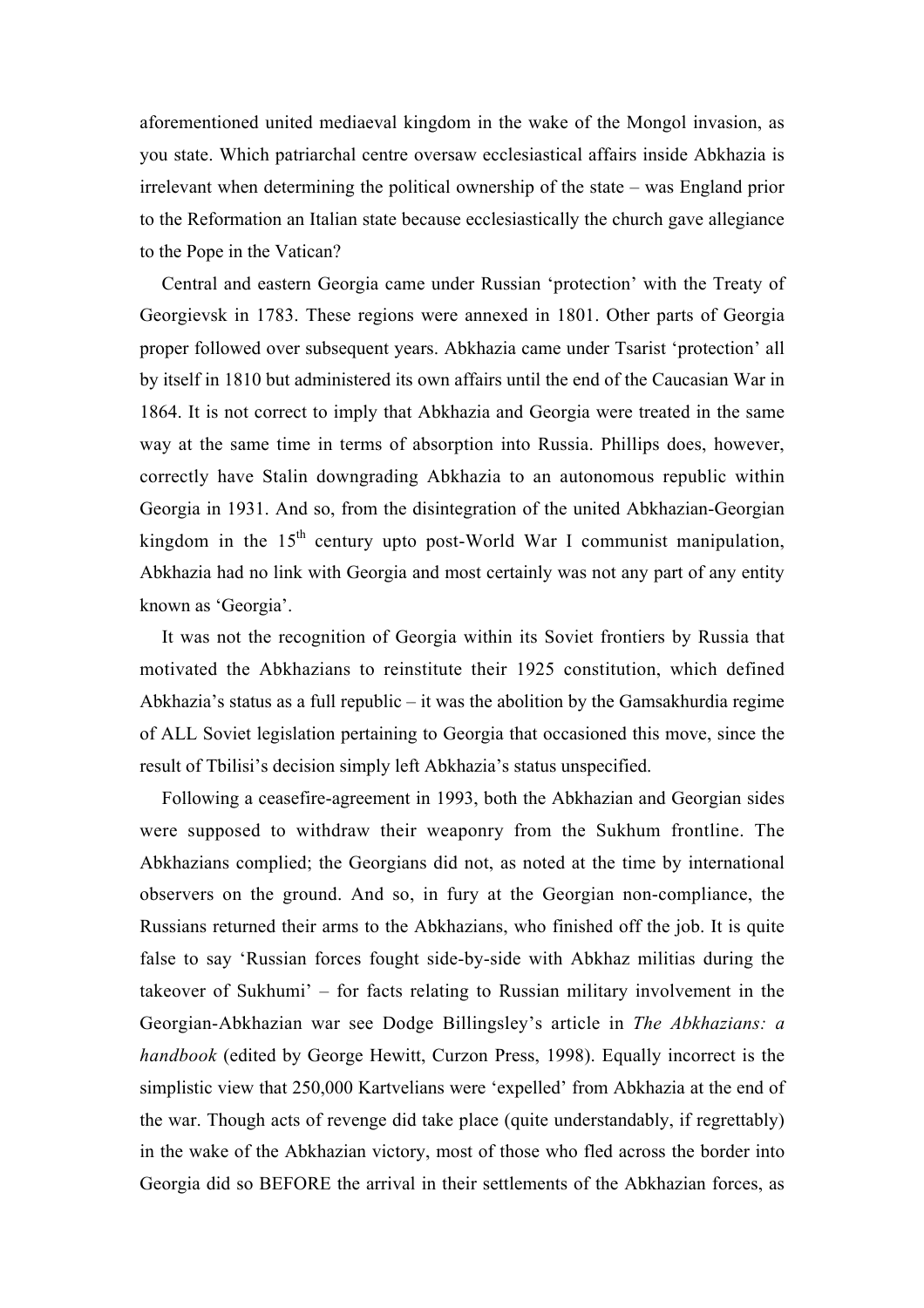noted in their 1993 report by the Unrepresented Nations and Peoples' Organisation. There was NO policy to effect any ethnic cleansing – the Kartvelian populated areas may well have become empty, but that emptiness resulted from a decision to flee on the part of those who fled.

'Russia perpetuates these conflicts in order to weaken Georgia, discredit its leadership, and diminish Georgia's attractiveness to NATO'. By firstly ignoring the problems associated with Georgia's move to independence in the early 1990s; by being only too pleased to leave it to Russia to sort out the mess resulting from Gamsakhurdia's and Shevardnadze's blunders; and then by adopting a wholly pro-Georgian stance, the West has indicated its total lack of concern for the threats to the physical survival of the S. Ossetian and Abkhazian peoples. It is they who are adamantly opposed to being reabsorbed into Georgia. Through its actions the West has achieved what it least wanted, namely the driving of S. Ossetia and Abkhazia into Russia's embrace. If Georgia had looked reality in the face and recognised the territories lost to it, we would not have been faced by 15/16 years of stand-off and periodic resumption of military activity; people would be getting on with their lives in more prosperous circumstances; Russia's influence in this part of Transcaucasia would have been greatly reduced; and even US citizens might now be taking in the sunshine on Abkhazia's Black Sea coast. The West should look to its own mistaken decisions when it comes to laying the blame for the current situation.

Of course, not everything in the Phillips' document deserves to be censured. For example, we read: 'Through its adamant and unflinching support of Georgia, the United States has played an unintended and indirect role in fueling the current tensions. The exaggerated rhetoric of recent administrations, but especially the Bush administration, has encouraged a more vocal and assertive impulse by Georgian politicians. Saakashvili is convinced that the support of the United States is unequivocal. Thinking that America "has his back," he is more prone to take positions that inflame relations with Russia and Abkhazia.' Quite so!

'The banning of Georgian-language education by Abkhaz authorities also deters returns.' But, in point of fact, Georgian-language education is not banned in the Gal District -- it may not be encouraged in the way that I have argued for some years, suggesting that the Abkhazian authorities actively support it on condition that Mingrelian too is taught in the local schools there, but it is still not banned.

'Abkhaz authorities also rejected the railway consortium's \$300 million project to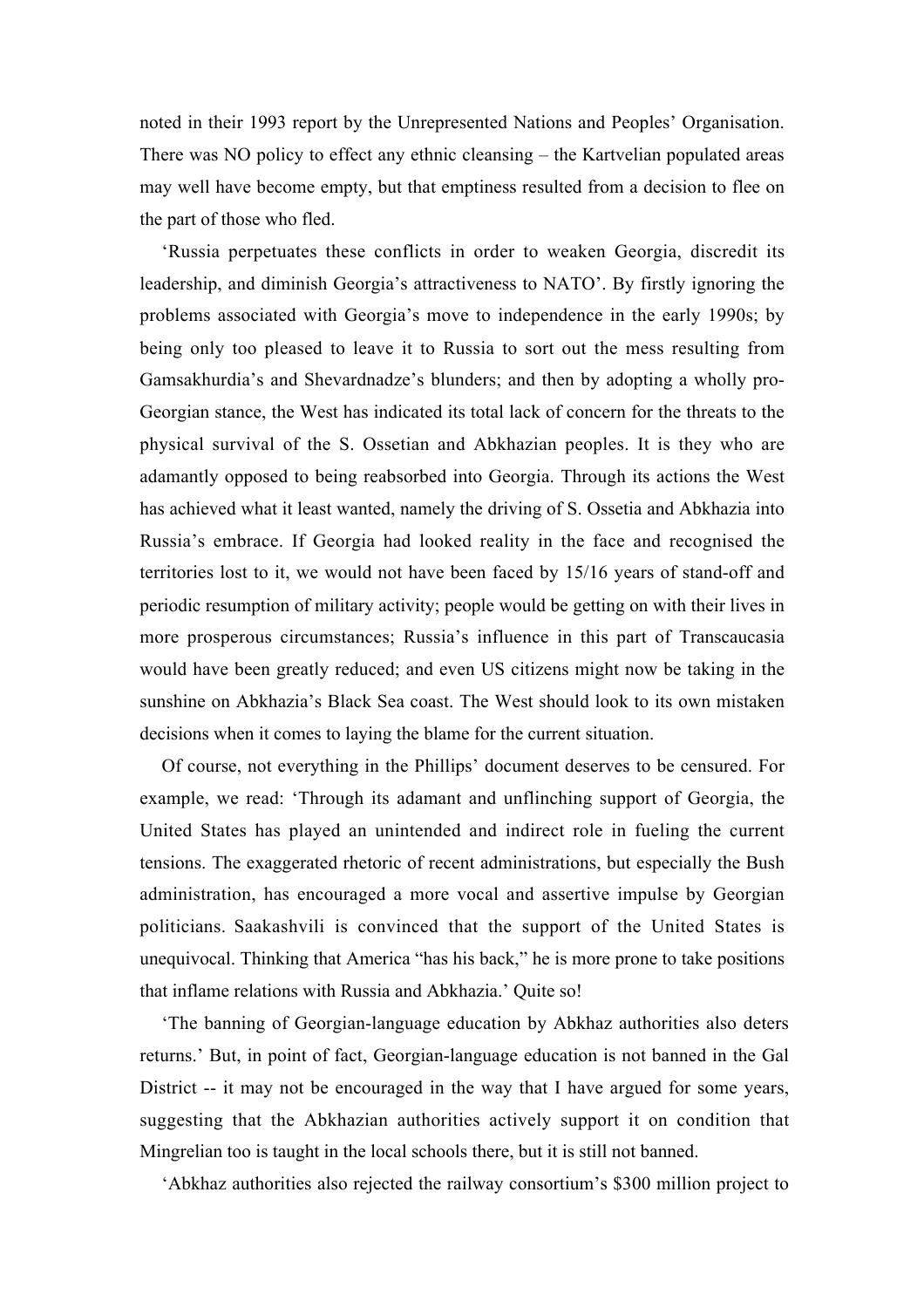restore the Abkhaz section of a railway that links Russia, Georgia, and Armenia. Even though the package included economic development funds from the EU, Sukhumi feared that the railway would serve Russian or Georgian interests while undermining Abkhazia's national aspirations.' This statement is absolutely incorrect. Despite reservations, the Abkhazians signed the agreement – it was the Georgians who objected to its implementation, when, after they subsequently insisted on making Georgian cooperation dependent on the prior agreement of the Abkhazians to allow the refugees to return, the Abkhazians refused to comply with this belated condition.

As regards constitutional arrangements between Abkhazia and Georgia, Phillips asserts that 'Saakashvili's offer of "unlimited autonomy" set the right tone for addressing Abkhaz concerns', which, of course, it did/does not, for, as we have seen, autonomy is what the Abkhazians were forced to accept between 1931 and 1991, and they will never revert to it. However, Phillips also believes that 'The pre-Bolshevik precedent of confederal union between Georgia and Abkhazia may be instructive, and act as a bulwark against plans to partition Gali from the rest of Abkhazia', adding that 'Federal power-sharing can be more easily revoked than a confederal union'. This is surprising, because at one post-war point the Abkhazians were actually suggesting a confederal relationship with Georgia, and it was Georgia which rejected this on the grounds that confederal agreements can be more easily revoked that federal agreements, and, they argued, the Abkhazians would revoke the putative confederation as soon as it came into force and declare themselves independent. Phillips' suggestion is, thus, rather puzzling.

'Neither Georgia nor Abkhazia wants armed conflict. An explosion of violence is, therefore, unlikely — unless Russia provokes it.' Phillips might care to reassess this assertion as regards Georgia's desire for armed conflict, in view of the quantity of heavy, long-range munitions stored in the Upper K'odor Valley by Saak'ashvili for his 'policemen'. In the same way that the Georgians themselves, without any stimulus from Russia, were responsible for the chauvinistic writings that led the S. Ossetians and Abkhazians in the late 1980s to take steps to protect their own interests, so here it was the Georgian authorities who infiltrated both troops and weapons into the Valley in transgression of signed agreements, and if anyone else was involved, it was those irresponsible Western sponsors who provided the weaponry in the first place – what role in all this could Russia possibly have played?

'The United States and key European allies, like Germany, France, and the United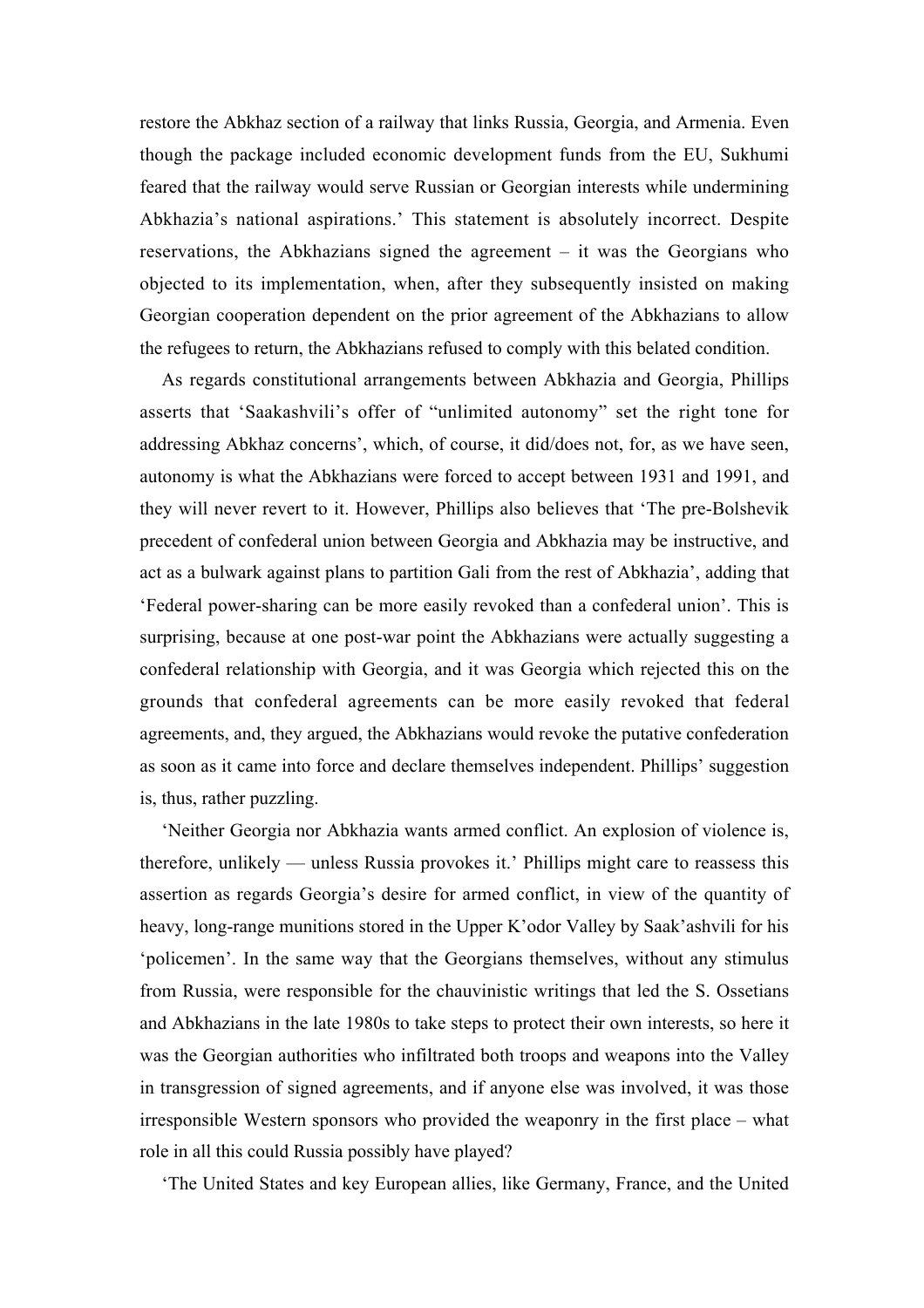Kingdom, should strongly urge Russia to reverse its decision establishing legal ties to Abkhazia and South Ossetia, and withdraw its paratroopers. They should also publicly affirm that recognition, *de-facto* annexation or acts of war constitute a line that Russia must not cross.' What the USA and key European allies should actually do is either (i) persuade the Georgian government FINALLY to take one sensible decision and recognise S. Ossetia and Abkhazia, or (ii) recognise these states directly, which would then force Georgia to do likewise. It must surely be obvious to even the dumbest of observers that there can be no question of the S. Ossetians accepting rule from Tbilisi after the uncivilised attack it suffered on  $7<sup>th</sup>$  August; and, similarly, after ridding themselves of the Georgian presence in the Upper K'odar Valley, the Abkhazians are not going to give up the complete control over their entire territory that it has taken them 16 years to win. If the West continues its obstinate wrong-headedness, it will drive these two entities even closer to Russia, which is not what the West desires, and neither is what many (probably, most) Abkhazians want. But, if they have no choice other than to accept recognition and protection from Russia and maybe a clutch of other states, the Abkhazians and S. Ossetians will be forced to do so, just as they have had no option but to move ever closer to Moscow over the years since they achieved their *de facto* independence in 1992/93 because of the West's indifference. Such an outcome will in all probability not lead to greater stability in the Transcaucasus, and, if Georgia persists in its intention to join NATO, there will be ongoing tension between Russia and the West/NATO – is this in anyone's interests?

It was the practice in ancient Athens for the tragedians to enter in the annual dramacompetition three tragedies and one comedy. We have examined the three Georgian tragedies. What of the comedy? Saak'ashvili wrote the script of the third tragedy, but a person who spends most of his time delivering exaggerated, bombastic, and (to be brutally honest) often wildly untruthful statements in front of the world's TV-cameras, whether chewing his tie or not, cuts such a risible figure that one might say that he is, in and of himself, the perfect embodiment of the comedy we seek to complete our picture. Had his extraordinary behaviour not caused so much suffering (to his own people as well as to the S. Ossetians), the world could have enjoyed this theatre of the absurd instead, whereas it is in danger of becoming directly embroiled in the still unfolding tragedy. Rather than rush to Tbilisi to display solidarity with this palpably incompetent leader (as did UK Foreign Secretary David Miliband, who should hang his head in shame for mentioning not once the S. Ossetians in his interview from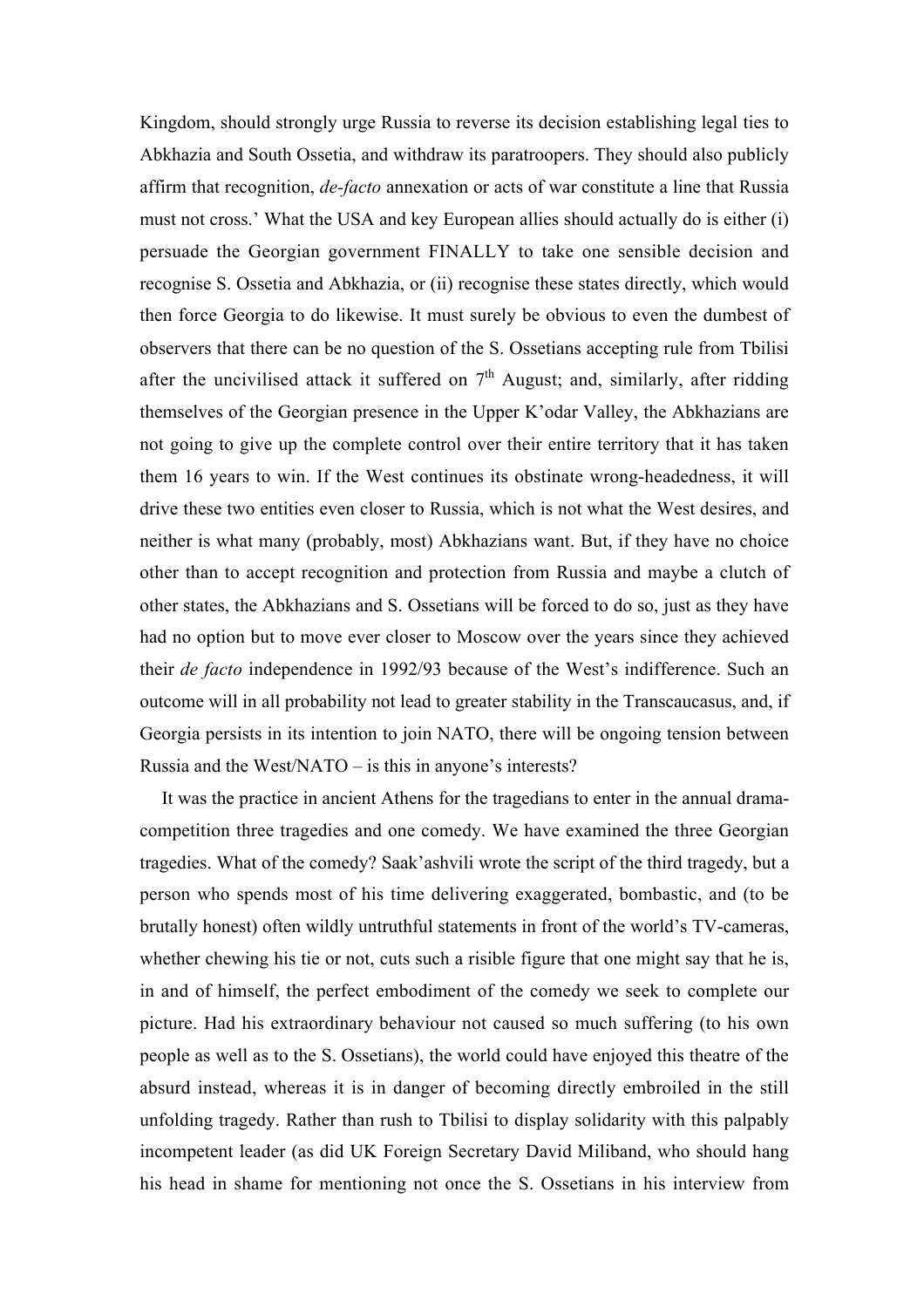Tbilisi with Emily Maitlis on Newsnight, shewn on BBC World News), it is time for those who claim an interest in the Caucasus and who are in a position to influence affairs to stand back, reassess the situation from scratch, and find a new *modus vivendi* for the benefit of all participants and interested parties, and that *modus vivendi* will start from recognition of S. Ossetia and Abkhazia, regardless of Phillips' or anyone else's protestations or arguments to the contrary.

## Appendix

For the sake of balance, it should be acknowledged that the Georgians as a people are warm-hearted, talented and generous to a fault, and so one perfectly well understands why visitors who fly in for a quick visit, such as John McCain, can find themselves bowled over by the hospitality afforded to them. Regrettably, this spirit of generosity, reflected in their adage /st'umari ghvtisaao/ 'A guest is from God', is rarely extended to those ethnic groups living close by or within the territory demarcated by Soviet Georgia's frontiers. Many Georgians also have a rather inwardlooking mentality, which makes them more likely to accept what they read in, or hear from, Georgian-language sources. And so, when a vile theory, propounded as an 'academic' justification for the anticipated deportation of the Abkhazians in the late 1940s, the so-called Ingoroq'va hypothesis (named after its leading proponent, P'avle Ingoroq'va), is revived by nationalists in the late 1980s and (reportedly) becomes part of today's school-texts on the history of the western Transcaucasus, the natural inclination is to accept rather than question it, as would perhaps be the case, if Georgians were readier to take counsel from non-Georgians on the matter. This disparity between treatment of Westerners and that of local non-Georgians is not something the likes of McCain, George W. Bush, David Miliband, and numerous others, especially when these easily beguiled visitors have no knowledge of Georgian, can appreciate. Policy-makers should be more wary when lobbyists, backed by contracted Western public relations firms, seek to bend their ears. Viewers in S. Ossetia and Abkhazia will have been nauseated in 2006 to have watched John McCain on a platform with Saak'ashvili in Tbilisi enunciating his wish that 'the peoples of the two separatist regions soon learn what it means to live in freedom' – the meaning of that 'freedom' was all too clearly revealed to the S. Ossetians on the night of the  $7<sup>th</sup>$ August. And so, Mr. McCain, those in the know do not concur with your recently expressed view: 'We are all Georgians now, my friends'.